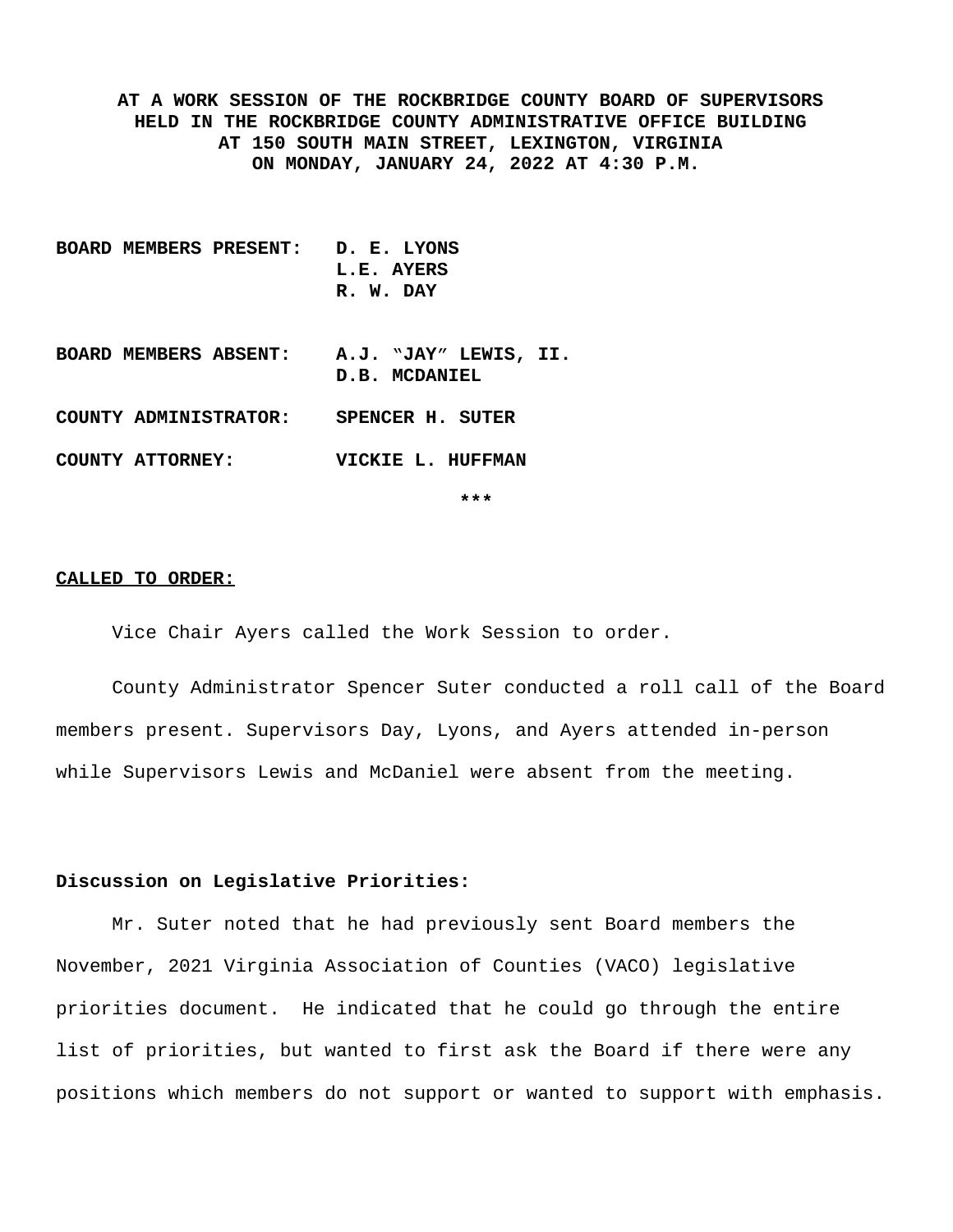Supervisor Lyons voiced his support for renewable energy, but requested consideration to ensure that localities whose residents will be impacted by a project in a neighboring locality have increased and legislated opportunity to weigh in on the project.

The Board then discussed several other areas to emphasize, including:

Education. Funding for true costs of teacher raises. Heretofore, raises granted by the state, while greatly appreciated, require significant additional local funding to implement, as only a portion of the cost is absorbed by the state. Similarly, ensuring that the state funding the full cost of raises granted through the Compensation Board, such that necessary, locally-funded position raises are funded as well.

Broadband. Continued focus on funding universal broadband for rural communities.

Finance. Reemphasize prior requests to ensure that the Commonwealth funds the true cost of incarceration, and ensures that space is available for timely transfer of state-responsible inmates out of local/regional jails and into state prisons.

After discussion, the Board directed the County Administrator to draft a letter with these points to Senator Deeds and Delegate Campbell, for submission by the Chair.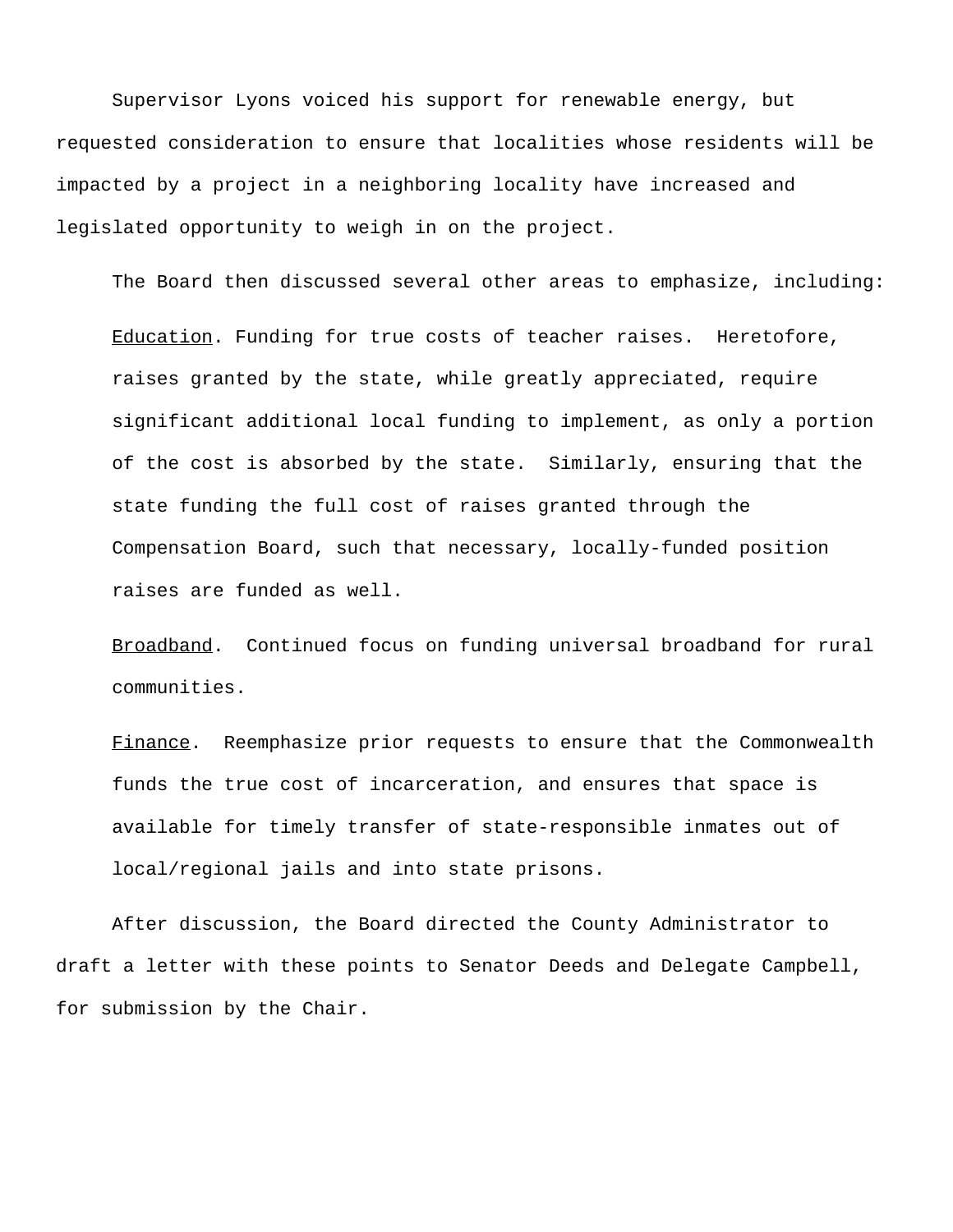**AT A REGULAR MEETING OF THE ROCKBRIDGE COUNTY BOARD OF SUPERVISORS HELD IN THE ROCKBRIDGE COUNTY ADMINISTRATIVE OFFICE BUILDING AT 150 SOUTH MAIN STREET, LEXINGTON, VIRGINIA ON MONDAY, JANUARY 24, 2022 AT 5:30 P.M.**

**BOARD MEMBERS PRESENT: D. E. LYONS L.E. AYERS R. W. DAY BOARD MEMBERS ABSENT: A.J. "JAY" LEWIS, II. D.B. MCDANIEL COUNTY ADMINISTRATOR: SPENCER H. SUTER COUNTY ATTORNEY: VICKIE L. HUFFMAN**

**\*\*\***

#### **CALLED TO ORDER:**

Vice Chair Ayers called the meeting to order at 5:31 p.m.

County Administrator Spencer Suter conducted a roll call of the Board members present. Supervisors Day, Lyons, and Ayers attended in-person while Supervisors Lewis and McDaniel were absent from the meeting.

#### **Prayer and Invocation:**

Vice Chair Ayers offered an invocation for anyone who wished to participate.

The Board then led in the Pledge of Allegiance.

#### **Announcements:**

Vice Chair Ayers advised of the following announcements: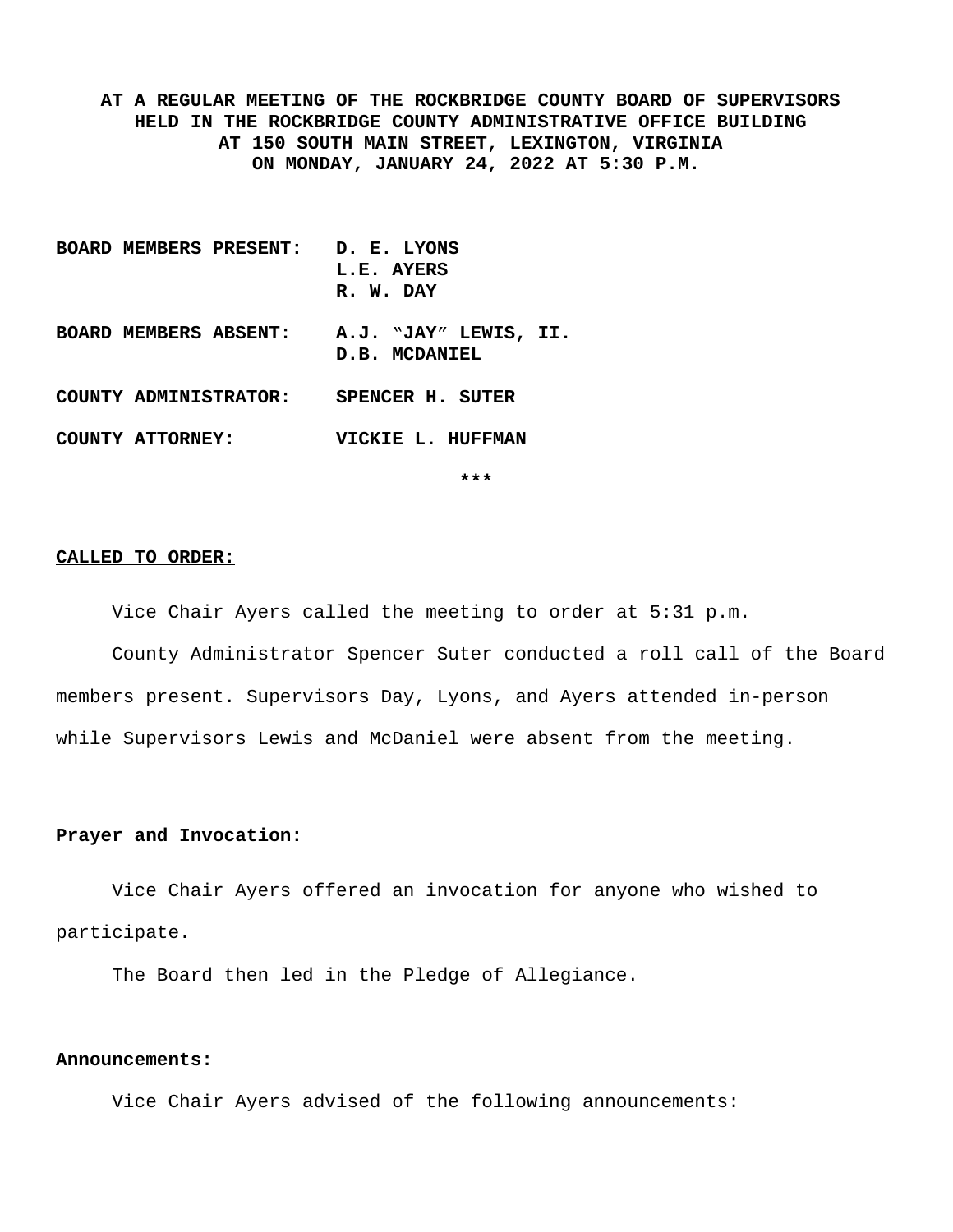"Per the Governor of the Commonwealth of Virginia Executive Order 72, persons who have been fully vaccinated for the COVID-19 virus are not required to wear a mask.

We will hold citizens comments near the beginning of the meeting.

We will do our best to take citizen comment remotely. There are two options for citizens to offer comment:

- 1) To join by Telephone, you may dial in to one of the numbers listed on the County Website. Webinar ID and Password are there for your convenience. Citizens wishing to simply view the meeting live or after the fact can do so on the Rockbridge County Board of Supervisors YouTube Channel, also available on the County website.
- 2) If you wish to make a citizen comment as a Zoom meeting participant, you will use the "Raise your Hand" feature. You can press the "Raise Hand" button on the bottom of your Zoom window, or press \*9 if you are calling in by telephone.

#### **Changes to the Agenda:**

Vice Chair Ayers called for changes to the agenda.

There were none.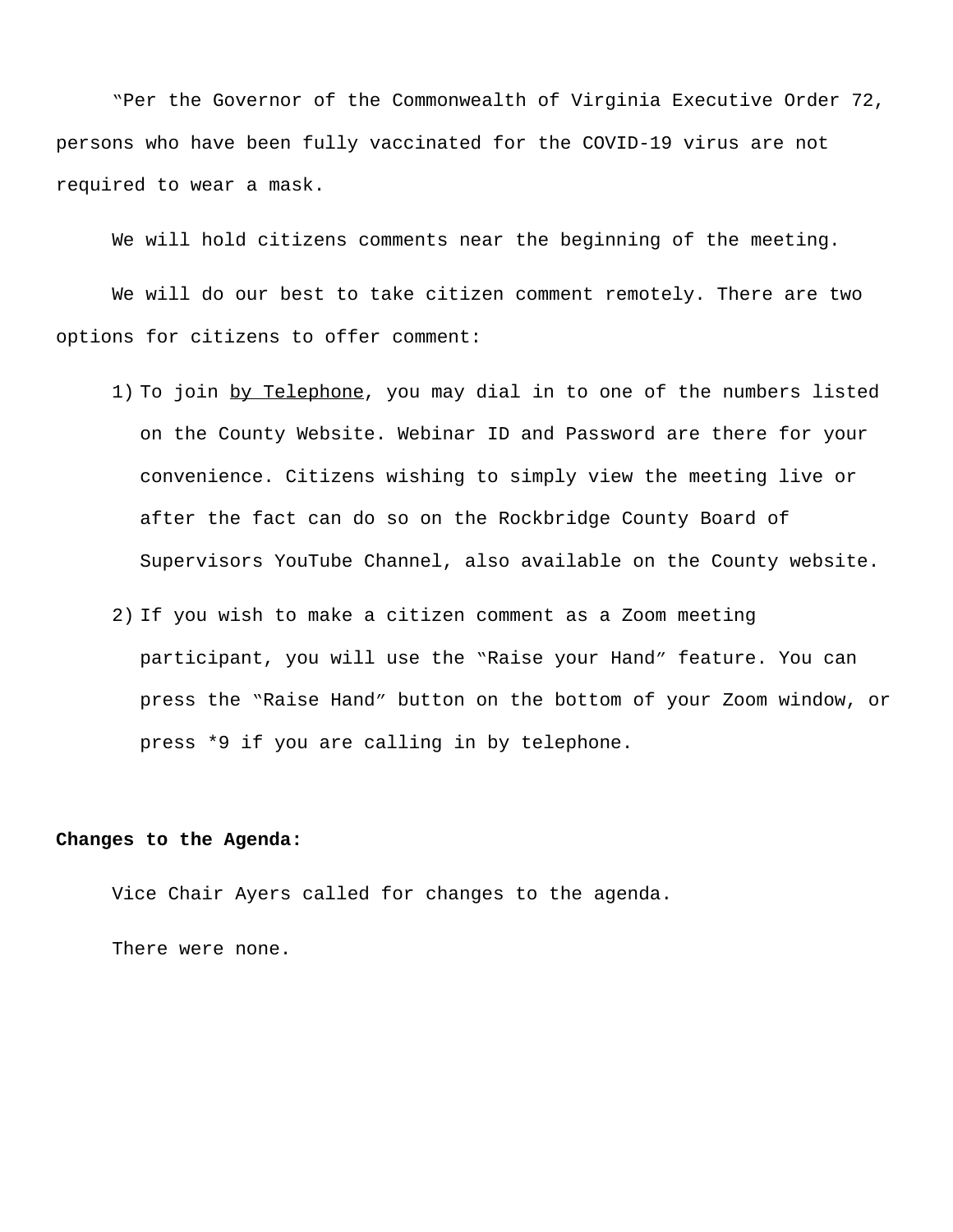#### **Recognitions and Presentations:**

Mr. Suter recognized Fiscal Services Director Steven Bolster who would be leaving the County February 9<sup>th</sup>. Mr. Suter shared his appreciation to Mr. Bolster for all he had done for the County and wished him well in his future endeavors. He noted that additional plans were underway to provide opportunity for those whom Mr. Bolster has worked with to share their appreciation.

#### **Citizens Comments:**

Vice Chair Ayers called for citizens comments. There were none.

### **Approval of the January 10, 2022 Minutes:**

Supervisor Day moved to approve the minutes. Supervisor Lyons provided the second, and the motion carried by the following roll call vote by the Board:

Ayes: Day, Lyons, Ayers Nays: None Absent: Lewis, McDaniel Abstain: None

### **Consideration of the School Appropriation Resolution:**

Mr. Bolster presented the School Appropriation Resolution and recommended approval as presented.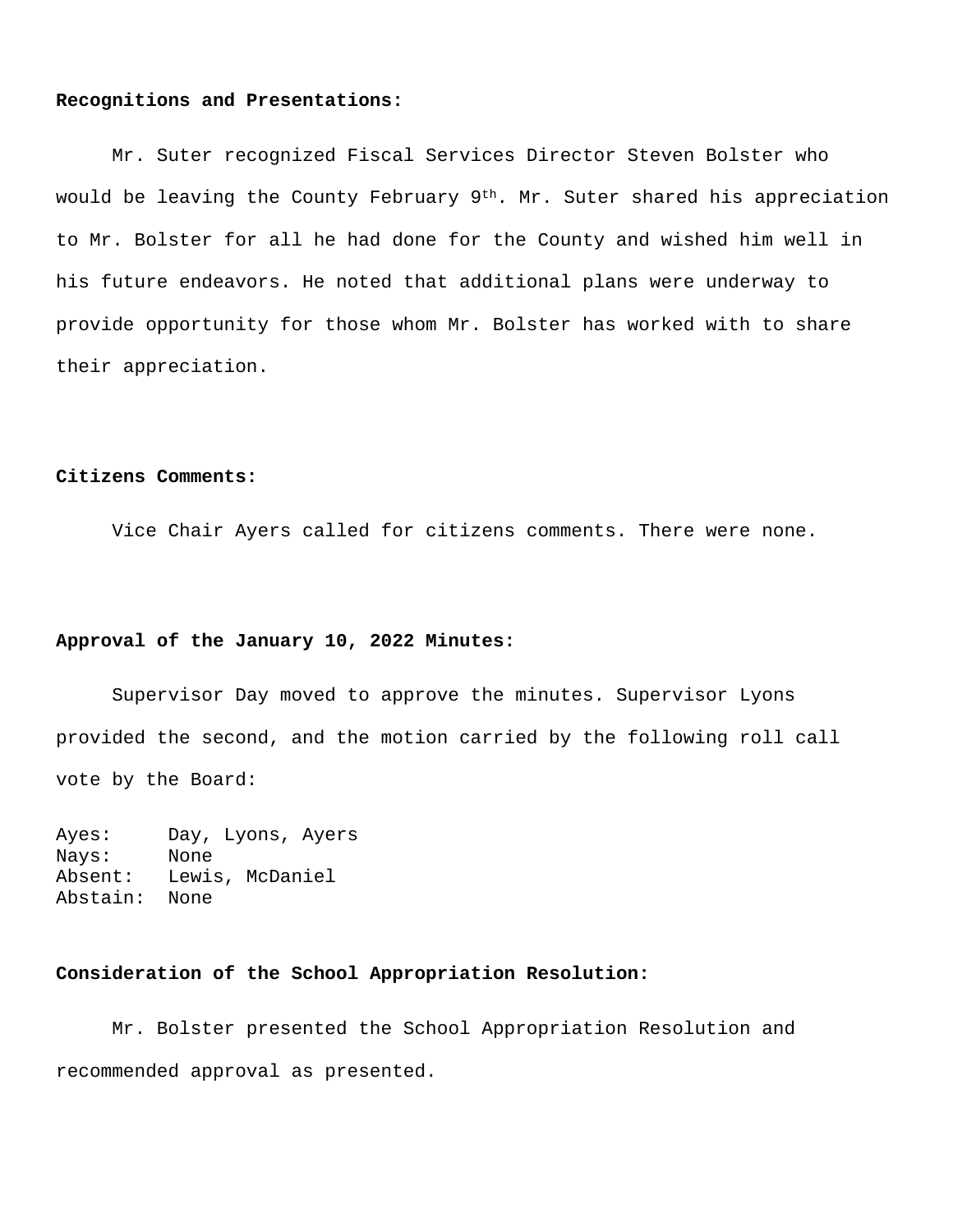Supervisor Lyons moved to adopt the resolution. Supervisor Day provided the second, and the motion carried by the following roll call

vote by the Board:

Ayes: Lyons, Day, Ayers Nays: None Absent: Lewis, McDaniel Abstain: None

> AT A REGULAR MEETING OF THE BOARD OF SUPERVISORS OF ROCKBRIDGE COUNTY, VIRGINIA, HELD AT THE COUNTY ADMINISTRATIVE BUILDING, 150 SOUTH MAIN STREET, LEXINGTON, VIRGINIA, ON MONDAY, JANUARY 24, 2022 AT 5:30 P.M.

On motion by Supervisor Lyons, seconded by Supervisor Day, the Board, by record vote adopted the following appropriation resolutions:

#### **APPROPRIATION RESOLUTION**

#### **FUND 56: SCHOOL CAFETERIA FUND**

**BE IT RESOLVED**: By the Board of Supervisors of Rockbridge County, Virginia, that the following appropriations are, and the same hereby are made, for the period ending **June 30, 2022** in **FUND 56, SCHOOL CAFETERIA FUND** and expended as follows:

#### **Carryover Grant**

### **No Kid Hungry Grant**

4-56-65100-8200-905-000-921 Capital.................... \$3,252.00 4-56-65100-5600-905-000-921 Contrb to other Entities.. \$15,000.00 4-56-65100-5200-905-000-921 Communications.............. \$2,136.00 **Total \$20,388.00**

|  | TOTAL FUND 56 APPROPRIATIONS | \$20,388.00 |
|--|------------------------------|-------------|
|  | TOTAL APPROPRIATIONS         | \$20,388.00 |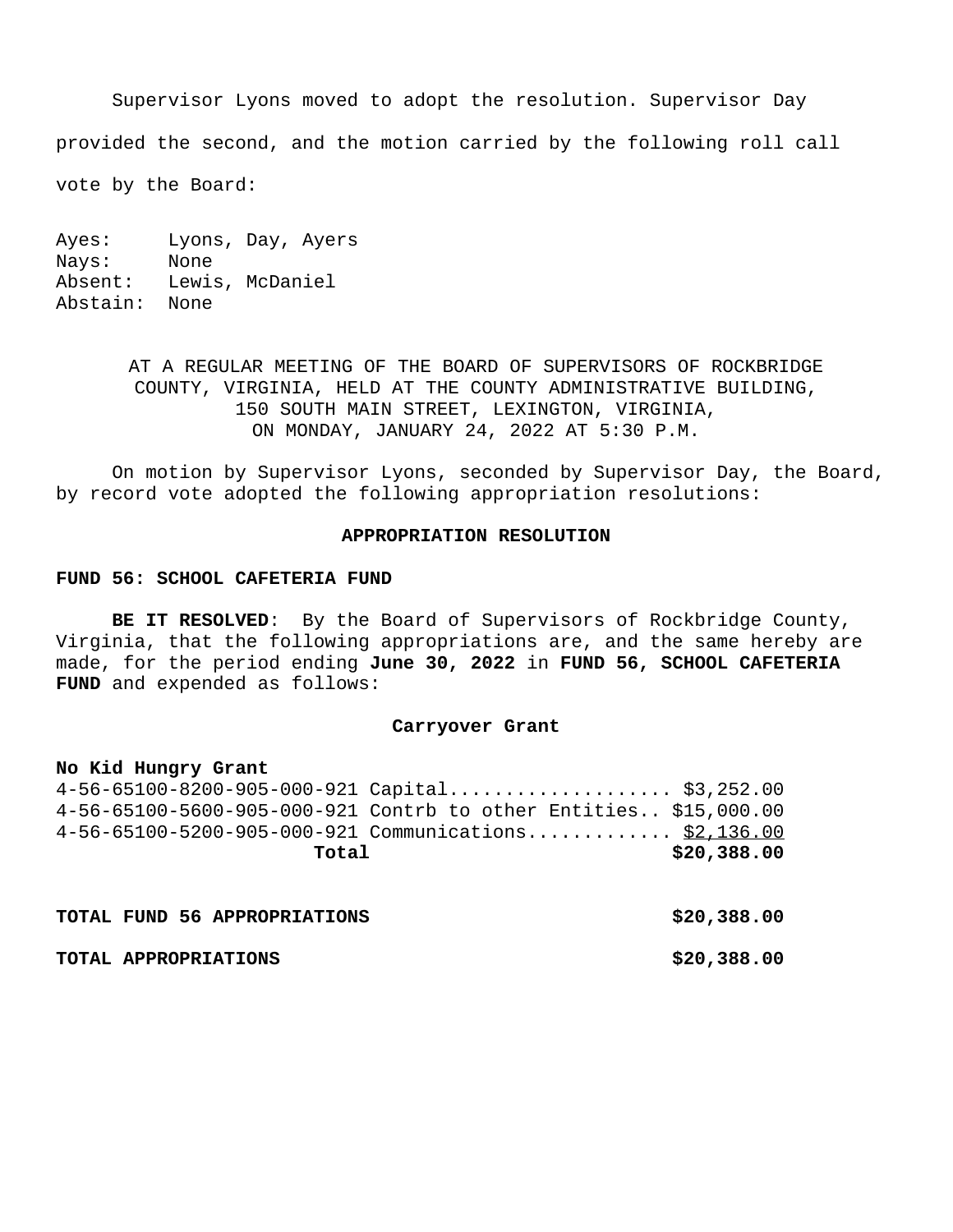#### **Update from the Virginia Horse Center:**

Mr. Suter briefly reviewed the agenda item which included the following information:

"In 2018, the EDA and Board of Supervisors approved support of a \$730,000 Cornerstone Bank loan, the proceeds of which were intended to provide for necessary capital maintenance improvements at the facility. The debt service was/is supported by a 1% increase in the transient occupancy (lodging) tax by both the County and the City of Lexington.

Part of the agreement includes the requirement for the VHC to make an annual report on usage of the funds to the EDA, followed by a report to the Board of Supervisors. Originally scheduled for January  $18<sup>th</sup>$ , the update to the EDA was moved to February." He then introduced Virginia Horse Center's CEO Glenn Petty and CFO Sandra Thomas who were present.

Mr. Petty shared that he began working with the VHC on May  $1^{st}$ . He added that the VHC has been around for about 35 years, thus, there has been some deferred maintenance that must be addressed. Mr. Petty provided a brief history of the property, advising that the VHC includes 600 acres - 300 of those acres are kept mowed in the summer season; there are 10 acres under roof containing 745 stalls; there are 14 arenas; the VHC hosts between 80 and 100 events annually. He advised that year 2021 was their most successful year in history for stall rentals, renting over 51,000 stall nights. Mr. Petty stated that exhibitors from all over the Country were ready to get out during the pandemic and shared that three (3) cast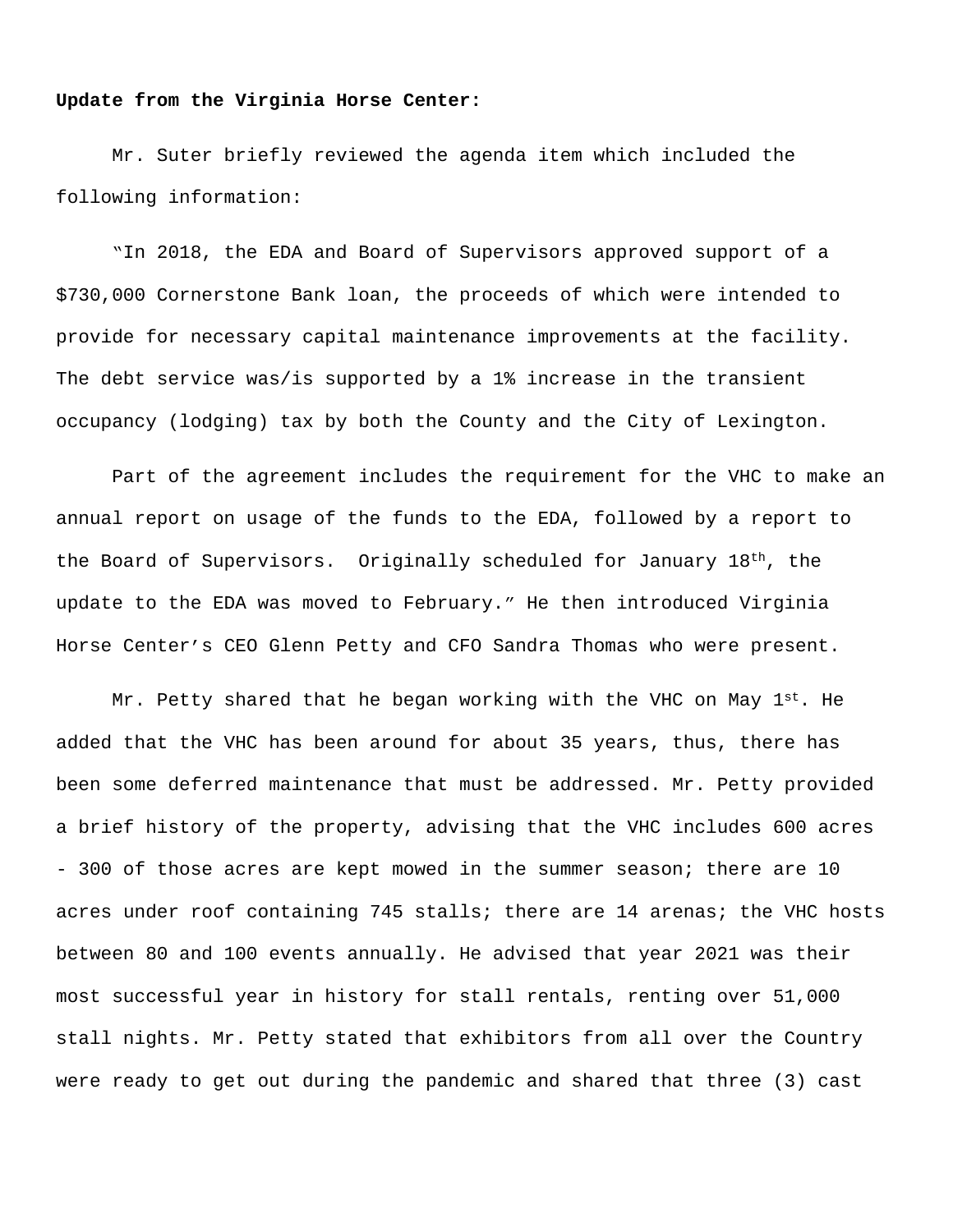members from the Yellowstone television series had visited the VHC. He then provided copies of the VHC's Facilities Guide and CY2022 Calendar.

Ms. Thomas advised that the \$730,000 loan for deferred maintenance had been expended on maintenance projects. She stated that the VHC has enjoyed the amenities those funds provided. In addition, she advised, the VHC was able to spend \$3.3 million of donated monies on renovating barns, building a new memorial park, and creating a new dressage arena for international- level dressage events. Ms. Thomas then reviewed items the VHC was able to fund from operations, such as, paving the front entrance, replacing a retaining wall, and installing security cameras. She then advised that the show-season for 2020 was really good after the VHC was allowed to reopen during the pandemic. She stated that the show-season for 2021 was also very positive and advised that other centers were closed from the pandemic and did not reopen; therefore, the VHC was able to accommodate shows for them. Ms. Thomas then advised that the VHC had received around \$665,000 in Cares Act funding and was able to bank a large majority of those funds. She shared that, for the first time in a very long time, the VHC has some working capital and is able to pay bills without issue.

### **Consideration of Legislative Priorities:**

Mr. Suter advised that, during the Work Session at 4:30 p.m., the Board had discussion on whether or not to support, or how to support, legislative priorities brought forward from the Virginia Association of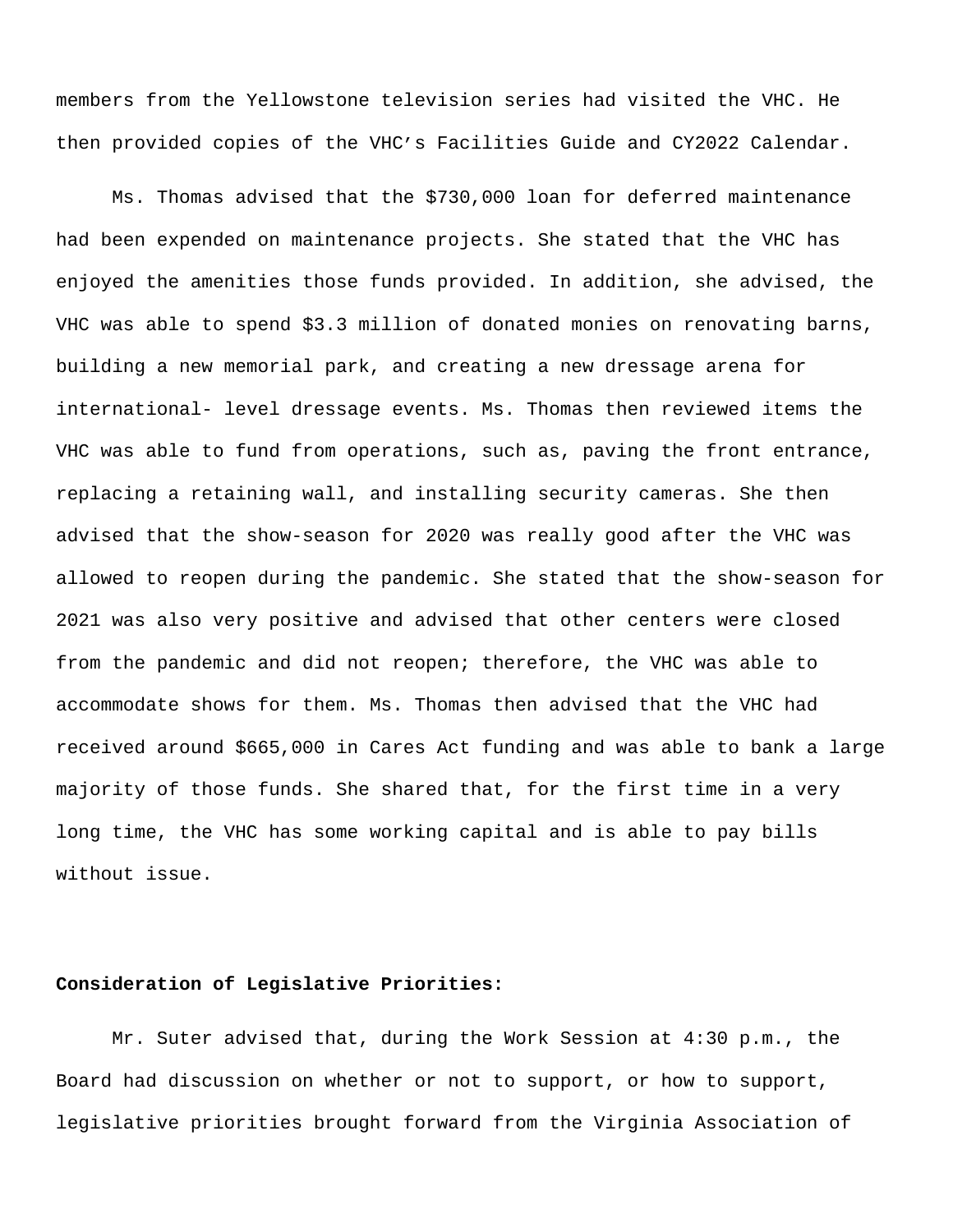Counties. The Board gave consensus that they generally support the priorities as proposed. He stated there would be several items the Board would like to emphasize that would be included in a letter and sent to General Assembly representatives.

Vice Chair Ayers asked Mr. Suter to share those four (4) items the Board wished to emphasize.

Mr. Suter listed the following:

- 1. Renewable Energy- The Board supports renewable energy. However, the Board wishes to ensure that any adjacent locality that might be impacted by a renewable energy project be able to weigh in.
- 2. In regard to the finance portion of the legislative priorities- the General Assembly needs to take into account local costs associated with state supported salary increases. For example, raises for teachers and comp board positions do not all account for the additional local positions which must then be funded from the locality. He stressed that, although raises from the state are greatly appreciated, it does cause a significant impact on the locality.
- 3. For the state to fund actual costs of incarceration for prisoners, especially for state prisoners and inmates, and to take state responsible inmates into the state system as soon as they possibly can to avoid additional local costs.
- 4. Continued support for funding of rural broadband.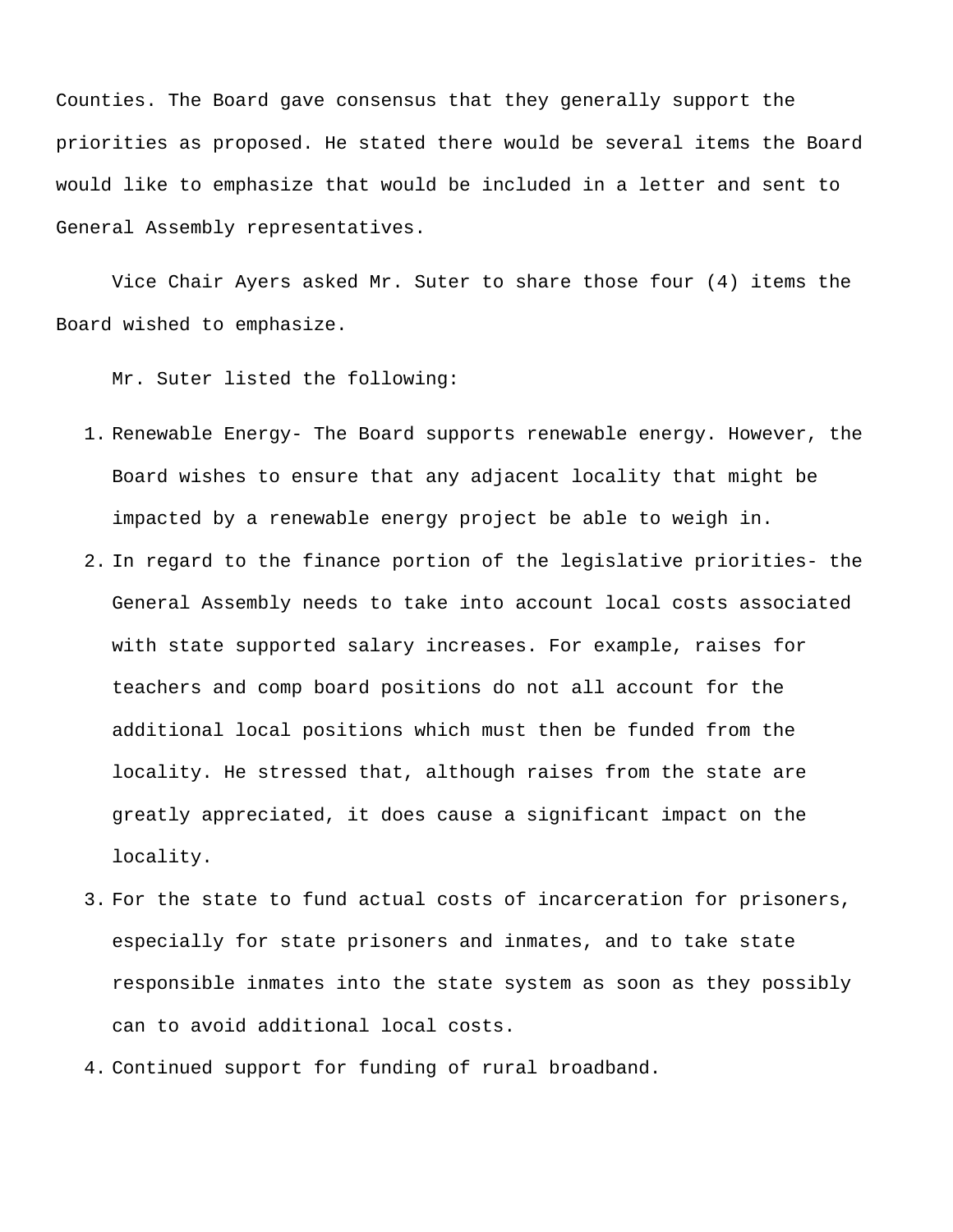### **Rockbridge Regional Jail Commission Annual Appointments for CY2022:**

Supervisor Lyons moved to reappoint Spencer Suter and Ed Hosken, and appoint Jeff Shaffer as representative of the Town of Goshen. Supervisor Day provided the second, and the motion carried by the following roll call vote by the Board:

```
Ayes: Lyons, Day, Ayers
Nays: None
Absent: Lewis, McDaniel
Abstain: None
```
**Community Services Board Member Jade Knick no longer serving after December 2021:**

This appointment was carried over to the next meeting.

**Community Services Board Member Malcolm Brownlee Resigned- Term Expires 12/31/2023:**

This appointment was carried over to the next meeting.

 **RARO Board of Directors- Fill unexpired term for David Hinty effective 01/06/2022 – 06/30/2025:**

This appointment was carried over to the next meeting.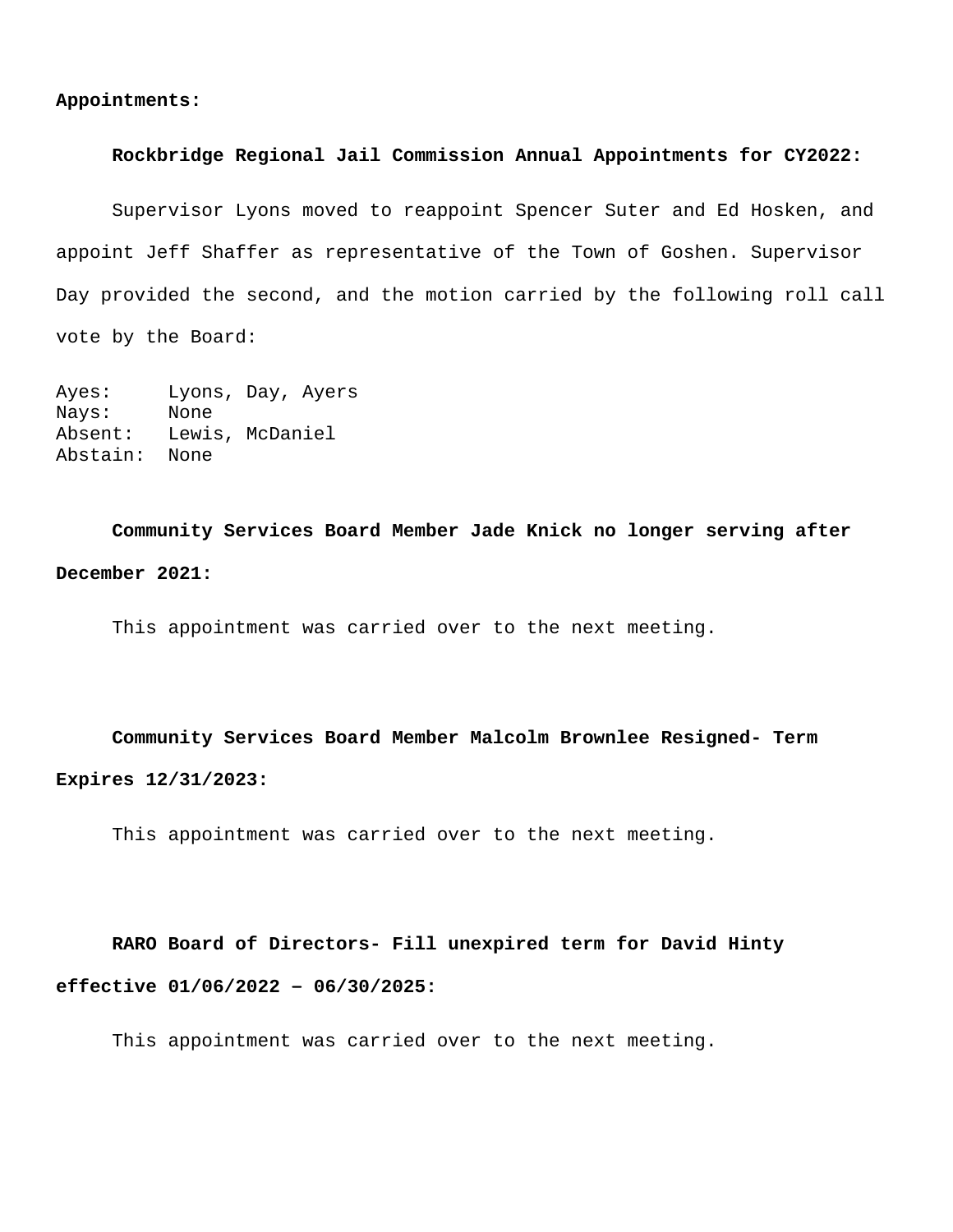#### **Recess:**

At 5:51 p.m., Vice Chair Ayers called for a brief recess until the 6:00 p.m. public hearings could begin.

#### **Reconvene:**

At 6:00 p.m., Vice Chair Ayers reconvened the meeting.

### **Public Hearings:**

**Lewis W., Jr. and Kendra R. Hamilton – (40 Black Bear Trail, Vesuvius Virginia) – Application for a Special Exception Permit to Operate a Campground in the Agricultural and Limited Uses (A-1) Zoning District:**

Director of Community Development Chris Slaydon provided an overview of the application as specified in the agenda item, shown below:

"Lewis W., Jr. and Kendra R. Hamilton have made an application for a special exception permit to operate a campground in the Agricultural and Limited Uses (A-1) Zoning District. The property is owned by Lewis W., Jr. and Kendra R. Hamilton, PO BOX 749, Buena Vista, VA 24416. The property is located at 40 Black Bear Trail, Vesuvius, VA 24483 and is on the southside of Irish Creek Road (Route 603) approximately 4.0 miles west of the intersection of South River Road (Route 608) and Irish Creek Road (Route 603) and is further identified as tax map number 65-2-2A.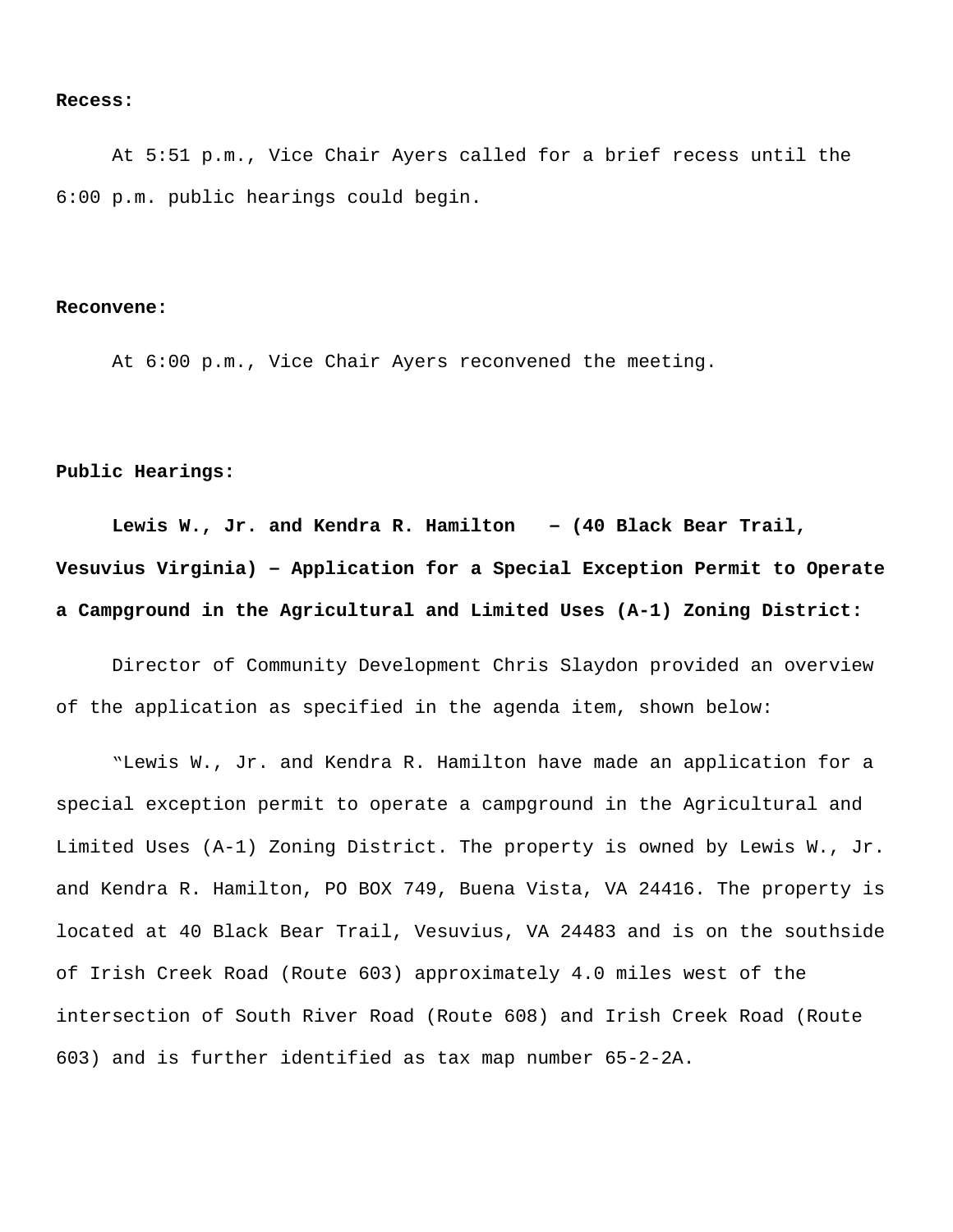Per Section 602.03-2 of the County of Rockbridge Land Development Regulations, campgrounds are a use by special exception in the A-1 Zone. Per section, 302.34 of the regulations, campgrounds are defined as any plot of ground used, maintained, or held out to the public, wholly, or in part, as temporary accommodation of tents, expandable camp trailers, travel trailers, converted buses or trucks, or such other devises as may be developed and marketed for camping; whether privately or publicly owned; and whether use of such accommodations is granted free of charge or for compensation.

The application proposes a single unit "Glamping Tent" behind the existing single-family dwelling located on the property. Per the enclosed picture, there is currently a canvas glamping tent on the property that has been utilized for camping and has been offered to the public to rent. A special exception permit is required to bring this practice in to compliance. The tent includes a bathroom (with standup shower). Mr. Hamilton has worked with the Health Department to locate a drain field to serve the tent.

On January 12, 2022, the Planning Commission held its Public Hearing and has recommended approval of the special exception application with the following conditions:

1. Substantial Compliance with the site map titled "Hamilton – Campground

Special Exception Site Map" and dated December 15, 2021.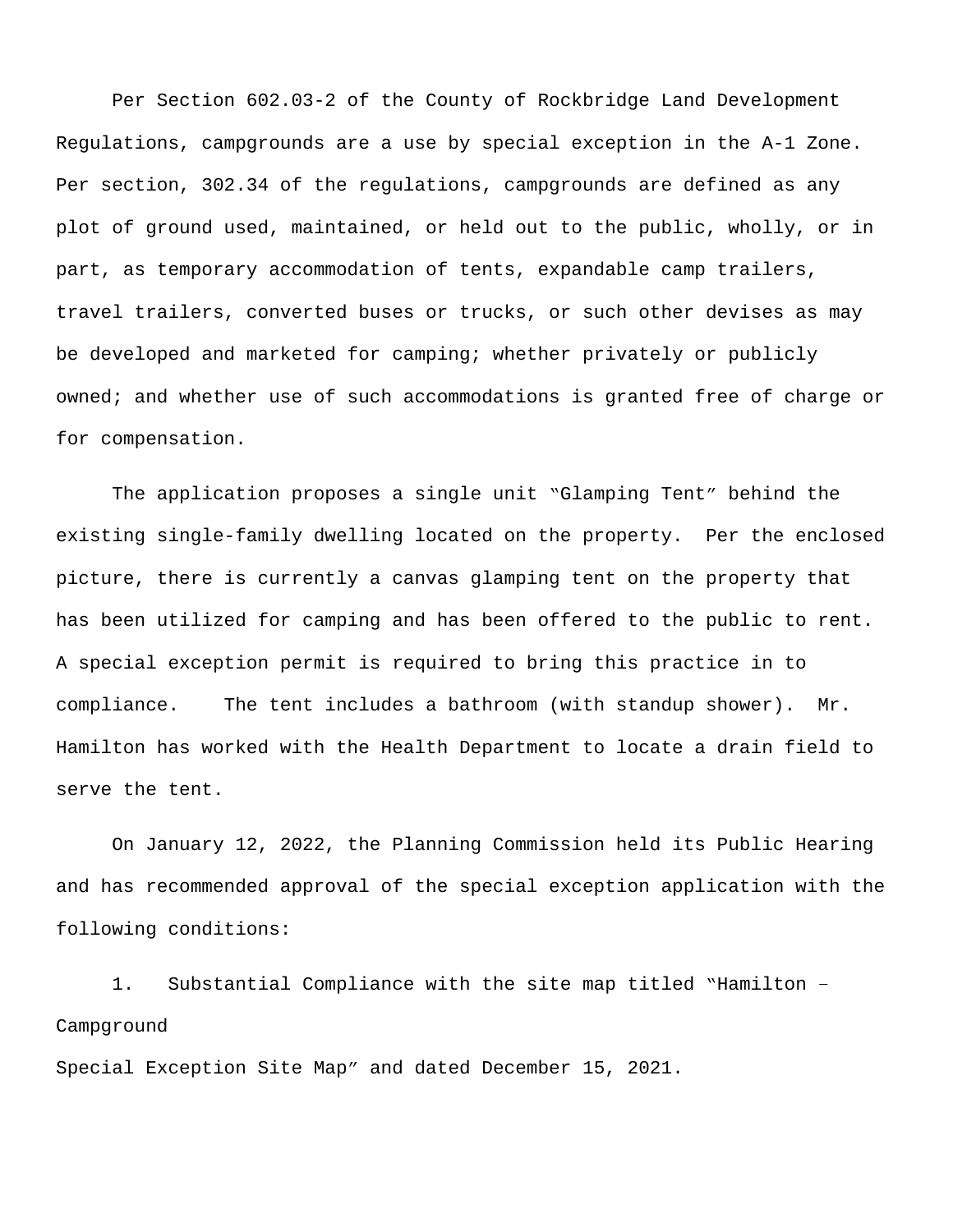2. Campground is limited to a single camping unit. No motorhomes, tow-behind campers (such as pop-up campers, toy haulers, teardrop trailers, standup trailers, etc.) or other recreational vehicles permitted.

3. Campground is limited to two (2) vehicles and not to exceed five (5) people.

4. Approval contingent upon final VDOT, Office of Fire-Rescue & Emergency Management, and Health Department approvals."

Mr. Slaydon offered the floor to the applicants.

Mr. Hamilton further explained his intentions of the property. He advised that he owned two (2) cabins on the property and hoped to acquire a third later in the week. He shared that they put a "glamping" tent behind the second cabin with its own road and planned to rent it out.

Vice Chair Ayers asked Mr. Hamilton if he had spoken to any of the neighbors about the campground.

Mr. Hamilton replied, he had, and explained that there was some misunderstanding about the type of campground it would be as it was only a tent and not rv's and trailers.

At 6:05 p.m., Vice Chair Ayers opened the public hearing.

Mr. Slaydon read aloud a letter received by staff from neighboring property owners Mr. Tony Tyree and Wife, Clifford Tomlin, Georgia Pippin, and Richard Tomlin who opposed the campground.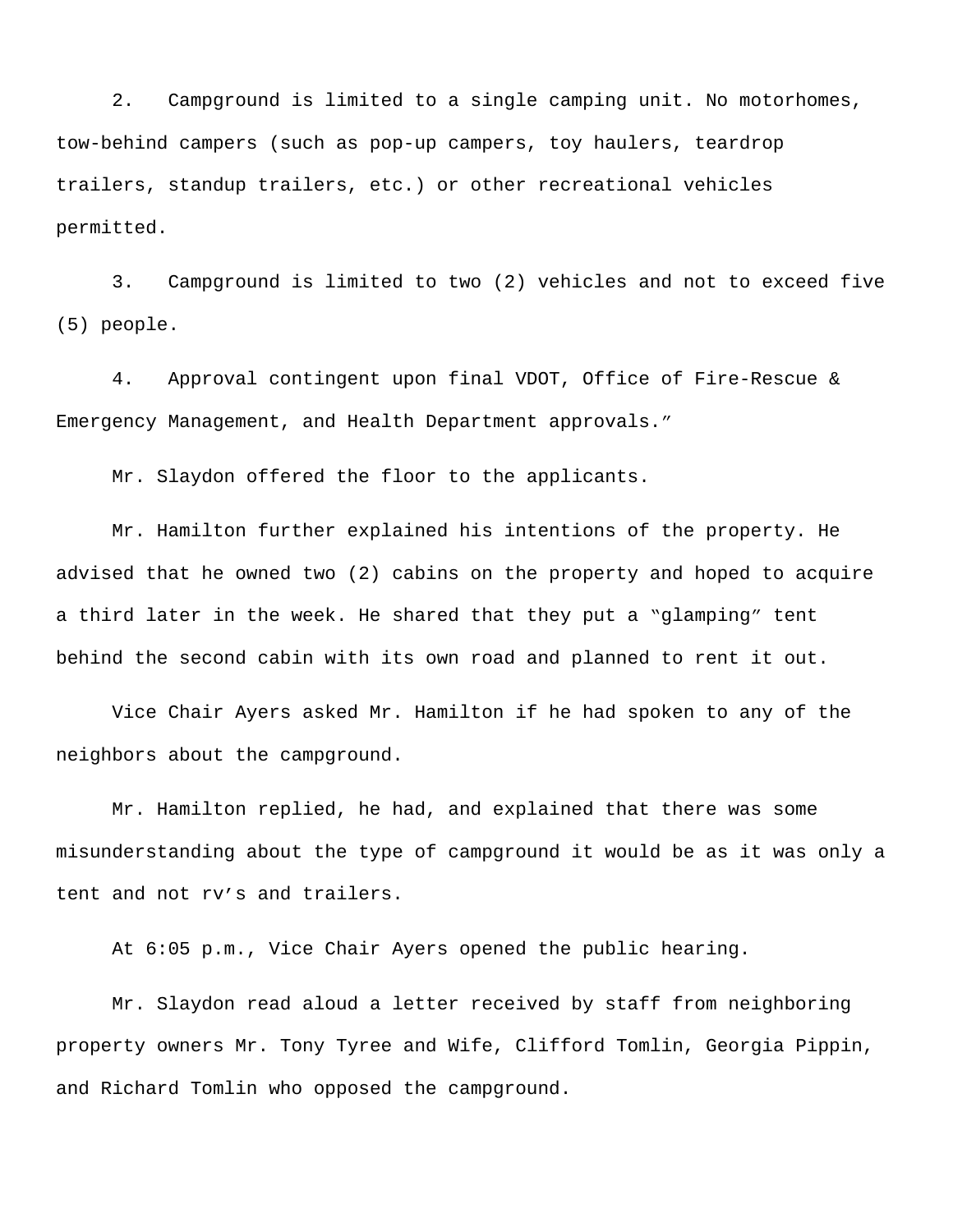At 6:17 p.m., Vice Chair Ayers closed the public hearing.

Supervisor Day moved to adopt the ordinance. Supervisor Lyons

provided the second, and the motion carried by the following roll call

vote by the Board:

Ayes: Day, Lyons, Ayers Nays: None Absent: Lewis, McDaniel Abstain: None

## AT A REGULAR MEETING OF THE BOARD OF SUPERVISORS OF ROCKBRIDGE COUNTY, VIRGINIA, HELD AT THE ROCKBRIDGE COUNTY ADMINISTRATIVE OFFICES ON MONDAY, JANUARY 24, 2022

**Ordinance to Grant a Special Exception Permit to Lewis W. Hamilton, Jr. and Kendra R. Hamilton, to Develop and Operate a Primitive Campground in the Agricultural and Limited Uses District (A-1), on a 2.848-Acre Parcel of Land Located at 40 Black Bear Trail, Vesuvius, Virginia, and Identified as Tax Map #65- 2-2A, in the South River Magisterial District**

WHEREAS, Lewis W. Hamilton, Jr., and Kendra R. Hamilton, the property owners, have filed an application for a special exception permit to develop and operate a primitive campground in the Agricultural and Limited Uses (A-1) Zoning District, on a parcel of land containing 2.848 acres, more or less, located at 40 Black Bear Trail, Vesuvius, Virginia, on the south side of Irish Creek Road (Route 603), approximately 4.0 miles west of the intersection of South River Road (Route 608), in the South River Magisterial District, and identified as Tax Map #65-2-2A; and,

WHEREAS, the Planning Commission held a public hearing on this matter on January 12, 2022, and recommended approval with the specified conditions; and,

WHEREAS, legal notice and advertisement has been provided in accordance with §15.2-2204 of the Code of Virginia (1950, as amended) and in accordance with the Rockbridge County Land Development Regulations; and,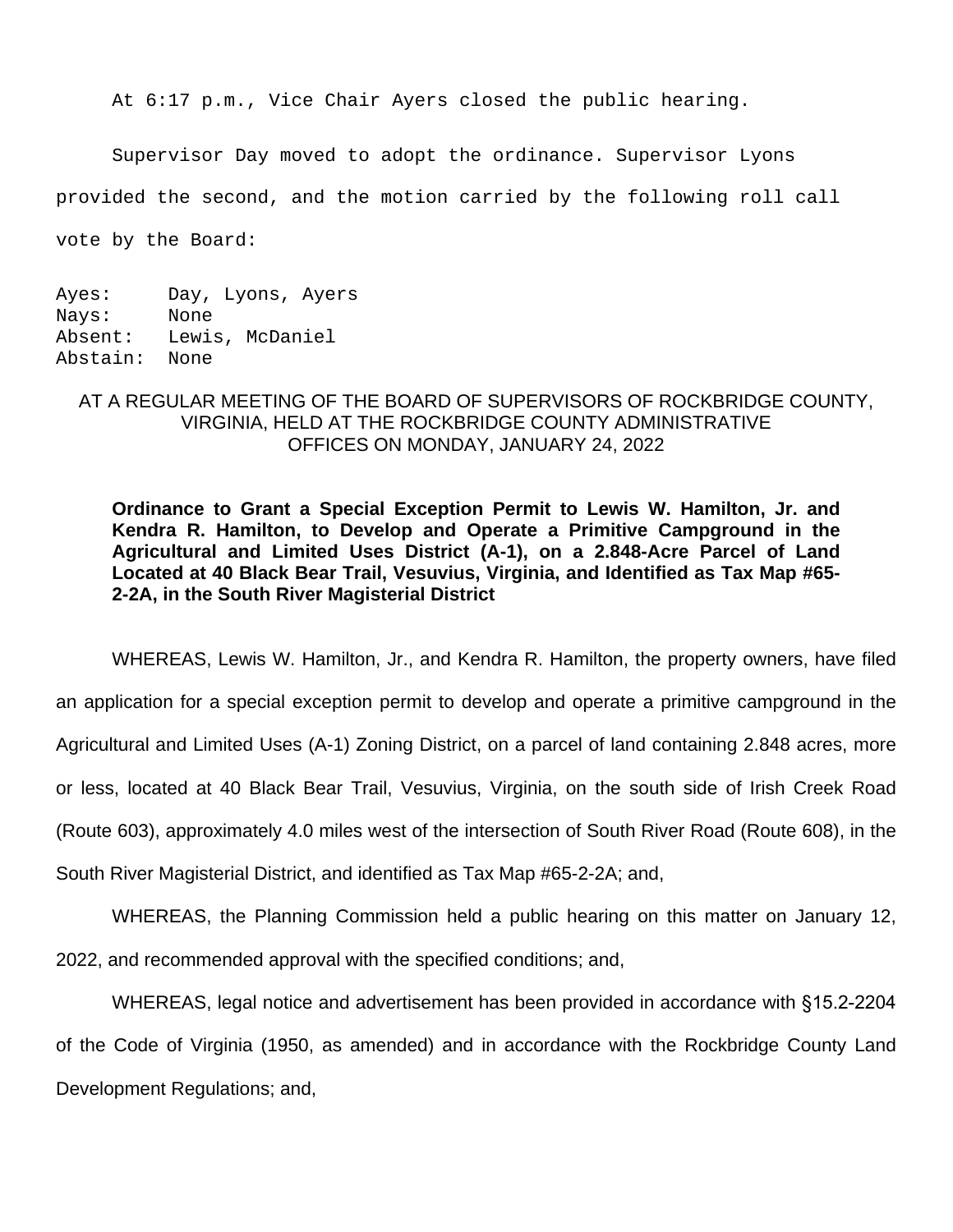WHEREAS, the Board of Supervisors has held a public hearing on this matter on January 24, 2022; and,

WHEREAS, the Board of Supervisors, after review of the application and all other documentation submitted by the applicant, the Planning Commission and the public, after due consideration to the presentations and comments at the public hearing hereon, and after evaluation of the factors set forth in §802.03-5 of the Rockbridge County Land Development Regulations, finds and determines that the proposed use, with the herein specified conditions, is consistent with the Comprehensive Plan, the policies of Rockbridge County, and the public interest.

NOW, THEREFORE, BE IT ORDAINED by the Board of Supervisors of Rockbridge County, Virginia, as follows:

1. That the Board finds that the granting of a special exception permit to the owners, Lewis W. Hamilton, Jr., and Kendra R. Hamilton, to develop and operate a primitive campground per Section 602.03-2 of the Rockbridge County Land Development Regulations in the Agricultural and Limited Uses (A-1) Zoning District, on a parcel of land containing 2.848 acres, more or less, located at 40 Black Bear Trail, Vesuvius, Virginia, on the south side of Irish Creek Road (Route 603) in the South River Magisterial District, identified as Tax Map #65-2-2A, is substantially in accord with the Comprehensive Plan of the County adopted pursuant to the provisions of Section 15.2-2232 of the Code of Virginia (1950, as amended), and said special exception permit is hereby approved, with and subject to the conditions set out on Exhibit A attached hereto and incorporated herein by reference.

2. That this ordinance shall be effective on the date of its adoption. All ordinances or parts of ordinances in conflict with the provisions of this ordinance are hereby repealed.

Adopted this 24<sup>th</sup> day of January, 2022.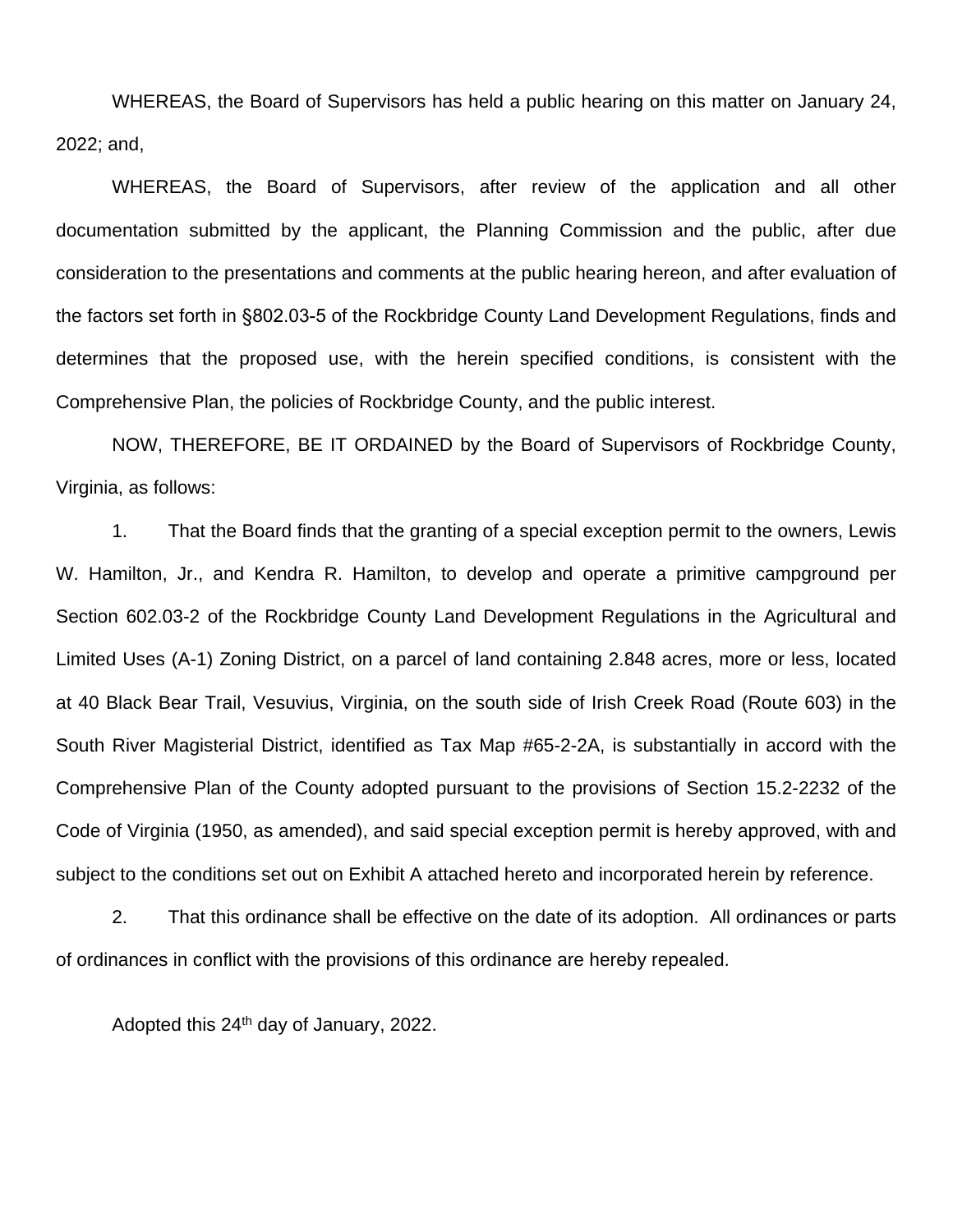### **EXHIBIT A**

## **SPECIAL EXCEPTION PERMIT CONDITIONS**

### **Owner/Applicant: Lewis W. Hamilton, Jr. and Kendra R. Hamilton**

- 1. Substantial Compliance with the site map titled "Hamilton Campground Special Exception Site Map" and dated December 15, 2021.
- 2. Campground is limited to a single camping unit. No motorhomes, tow-behind campers (such as pop-up campers, toy haulers, teardrop trailers, standup trailers, etc.) or other recreational vehicles permitted.
- 3. Campground is limited to two (2) vehicles and not to exceed five (5) people.
- 4. Approval contingent upon final VDOT, Office of Fire-Rescue & Emergency Management, and Health Department approvals.

**Crown Hardwood Co. - (3505 West Midland Trail, Lexington Virginia) –Application for a Special Exception Permit to operate a Wood Yard in the Agricultural and General Uses (A-2) Zoning District:**

*This item was postponed until February 28th.*

**Rockbridge County – Zoning Text Amendment to define and provide for Cultural Music Centers and Cultural Art Centers as uses by Special Exception in the Agricultural and General Uses (A-2) Zoning District and in the Agricultural Transitional, and as a permitted use in the General Business (B-1) Zoning District:**

Mr. Slaydon briefly reviewed the agenda item which included the following information: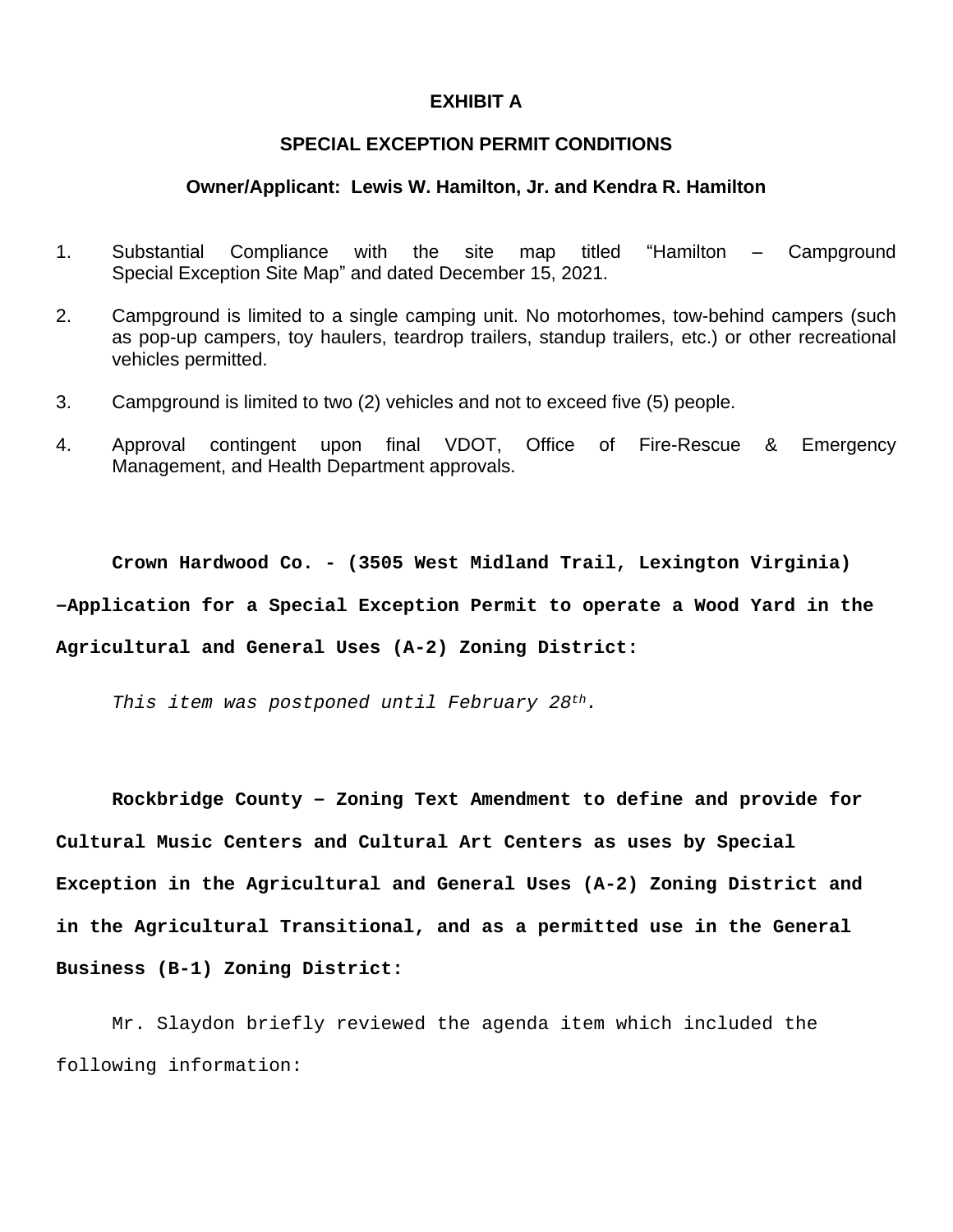"At the October 13, 2021 Planning Commission Meeting, after hearing the request from Mr. James Panabaker, the Commission directed staff to research and prepare information concerning the definition of a Cultural/Music Center to expand the definition to include a cultural art center. Mr. Panabaker is the owner of ThunderBRidge Campground and would like to have to ability to rent spaces to artists and have ability for those artists to hold workshops and art shows.

Under current ordinance, per section 302.56 of the County of Rockbridge Land Development Regulations, Cultural/Music Center is defined as a facility where an admission fee is charged and groups or individuals gather on a regular basis for the purpose of listening to or participating in live music conducted within an enclosed structure and, on an intermittent basis, where dance, arts, crafts and food festivals, classes and demonstrations may be held in the immediate vicinity.

At the November 11, 2021 Planning Commission meeting, staff presented the draft language that could be utilized to define Cultural Art Centers and Cultural Music Center: During the November 11th meeting, the Commission directed staff to research how other localities define and provide for Cultural Art Centers and Cultural Music Center.

At the December 8, 2021 Planning Commission Meeting staff reviewed the findings. The Commission directed staff to advertise for a public hearing for the proposed zoning text amendments. Per the enclosed draft zoning text amendments, the Planning Commission felt that it would be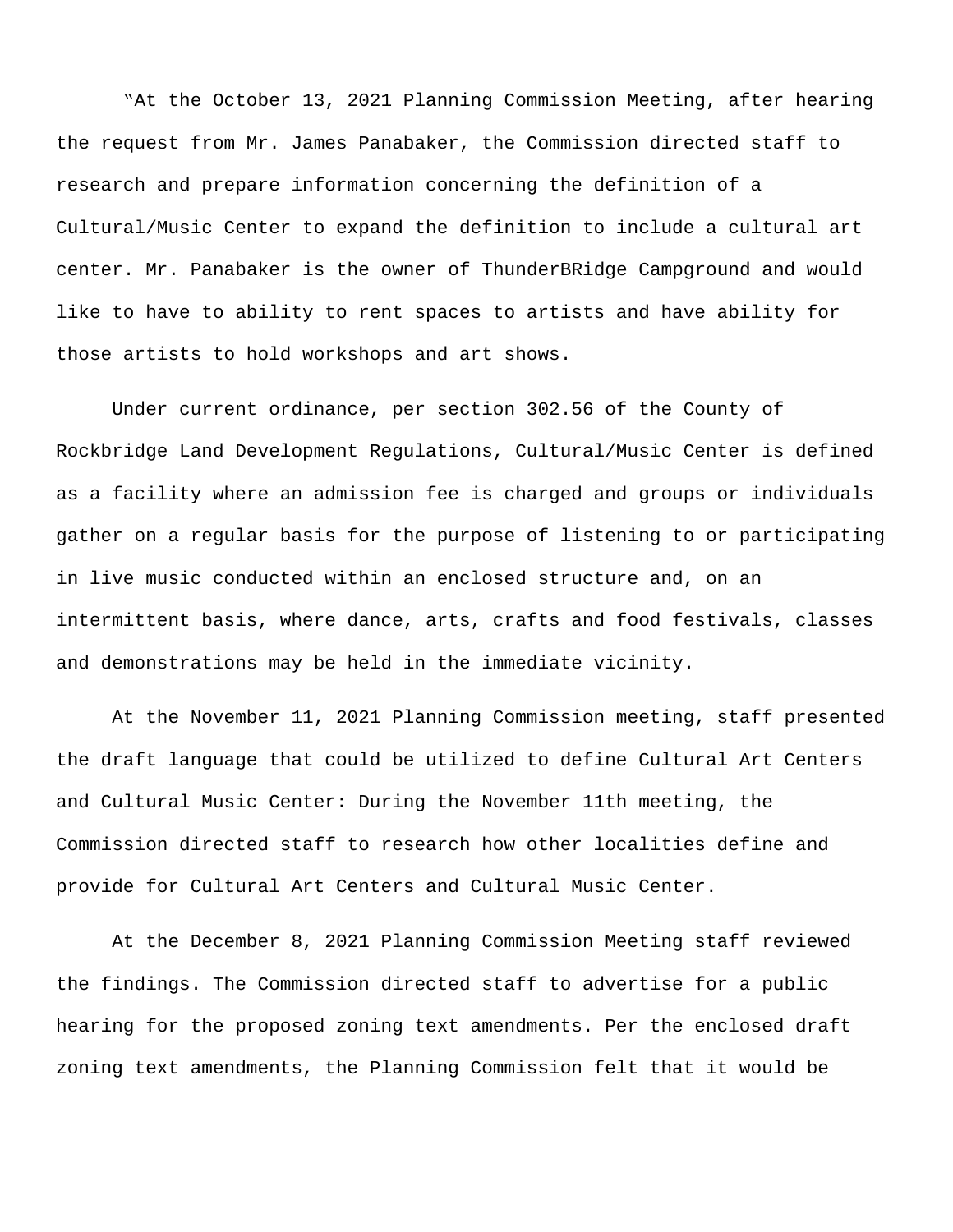beneficial to define a cultural music center and a cultural art center in separate definitions.

On January 12, 2022, the Planning Commission held its Public Hearing and has recommended approval of the Zoning Text Amendment to define and provide for Cultural Music Centers and Cultural Art Centers as uses by Special Exception in the Agricultural and General Uses (A-2) Zoning District and in the Agricultural Transitional, and as a permitted use in the General Business (B-1) Zoning District."

At 6:11 p.m., Vice Chair Ayers opened the public hearing.

James Pannabecker of ThunderBRidge Campground reiterated his hope to be able to open his art studios to the public. He encouraged the Board to adopt the text amendment.

At 6:14 p.m., Vice Chair Ayers closed the public hearing.

Supervisor Lyons moved to adopt the ordinance. Supervisor Day provided the second, and the motion carried by the following roll call vote by the Board:

Ayes: Lyons, Day, Ayers Nays: None Absent: Lewis, McDaniel Abstain: None

# AT A REGULAR MEETING OF THE BOARD OF SUPERVISORS OF ROCKBRIDGE COUNTY, VIRGINIA, HELD AT THE ROCKBRIDGE COUNTY ADMINISTRATIVE OFFICES ON MONDAY, JANUARY 24, 2022

**Ordinance to Amend Section 302.00 – Specific Definitions of Article 3 – Definitions; Section 603.00 – Agricultural and General Uses District (A-2); Section 603B.00 – Agricultural Transitional District (A-T); and Section 605 – General**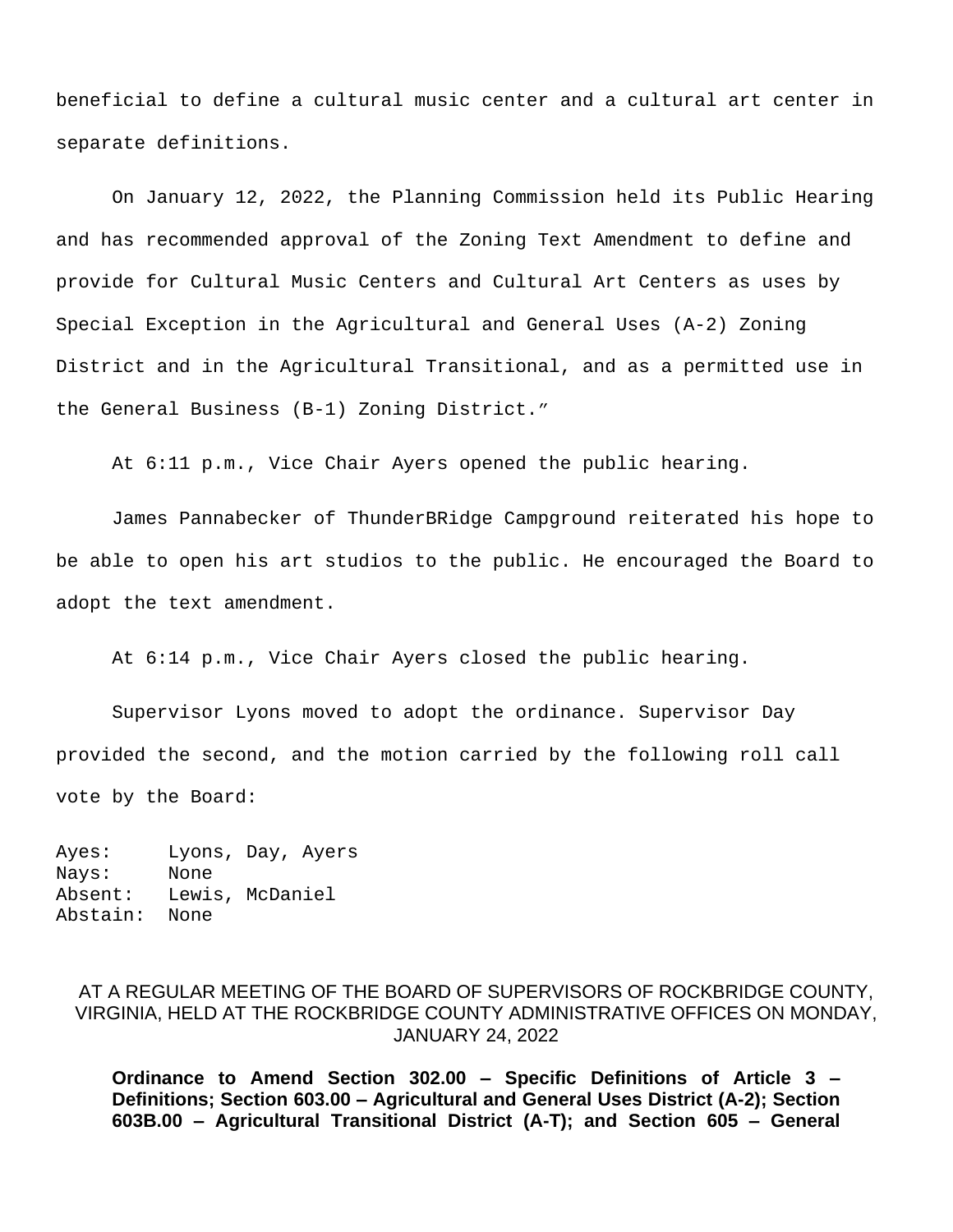**Business District (B-1) of Article 6 – Uses in Districts, of the County of Rockbridge Land Development Regulations to Define and Expand the Definition of Cultural/Music Center to Include Cultural Art Center and to Provide for Cultural Music Centers and Cultural Art Centers as a Use by Special Exception in the A-2 and A-T Zoning Districts, and as a Permitted Use in the B-1 Zoning District**

WHEREAS, the Rockbridge County Planning Commission held a public hearing on these amendments to the Land Development Regulations on January 12, 2022, and recommended approval to the Board; and,

WHEREAS, the Rockbridge County Board of Supervisors held a public hearing on these amendments on January 24, 2022; and,

WHEREAS, legal notice has been provided in accordance with Section 15.2-2204 of the Code

of Virginia (1950, as amended) and the County of Rockbridge Land Development Regulations; and,

WHEREAS, the Board of Supervisors of Rockbridge County, Virginia, has determined that the provisions of this ordinance generally promote the health, safety and general welfare of the public, that the amendment is required by good zoning practice and accomplishes the objectives set forth in Va. Code Section 15.2-2200, and that the amendment serves one or more of the purposes set forth in Va. Code Section 15.2-2283 of the Code of Virginia.

NOW, THEREFORE, BE IT ORDAINED by the Rockbridge County Board of Supervisors:

1. That Section 302.00 – Specific Definitions of Article 3 – Definitions; Section 603.00 – Agricultural and General Uses District (A-2); Section 603B.00 – Agricultural Transitional District (A-T); and Section 605.00 – General Business District (B-1) of Article 6 – Uses in Districts, be amended and reenacted, as follows:

# **ARTICLE 3. DEFINITIONS**

# **301.00 GENERAL**

Except as otherwise provided herein, all words shall have the customary dictionary meaning. The present tense includes the future tense. The singular number includes the plural and the plural includes the singular. The masculine gender includes the feminine and neuter genders. The word "person" includes a firm, corporation, association, organization, partnership. The word "lot" includes "plot" or "parcel". The word "building" includes "structure". The word "shall" is always mandatory. The word "used" or "occupied" as applied to any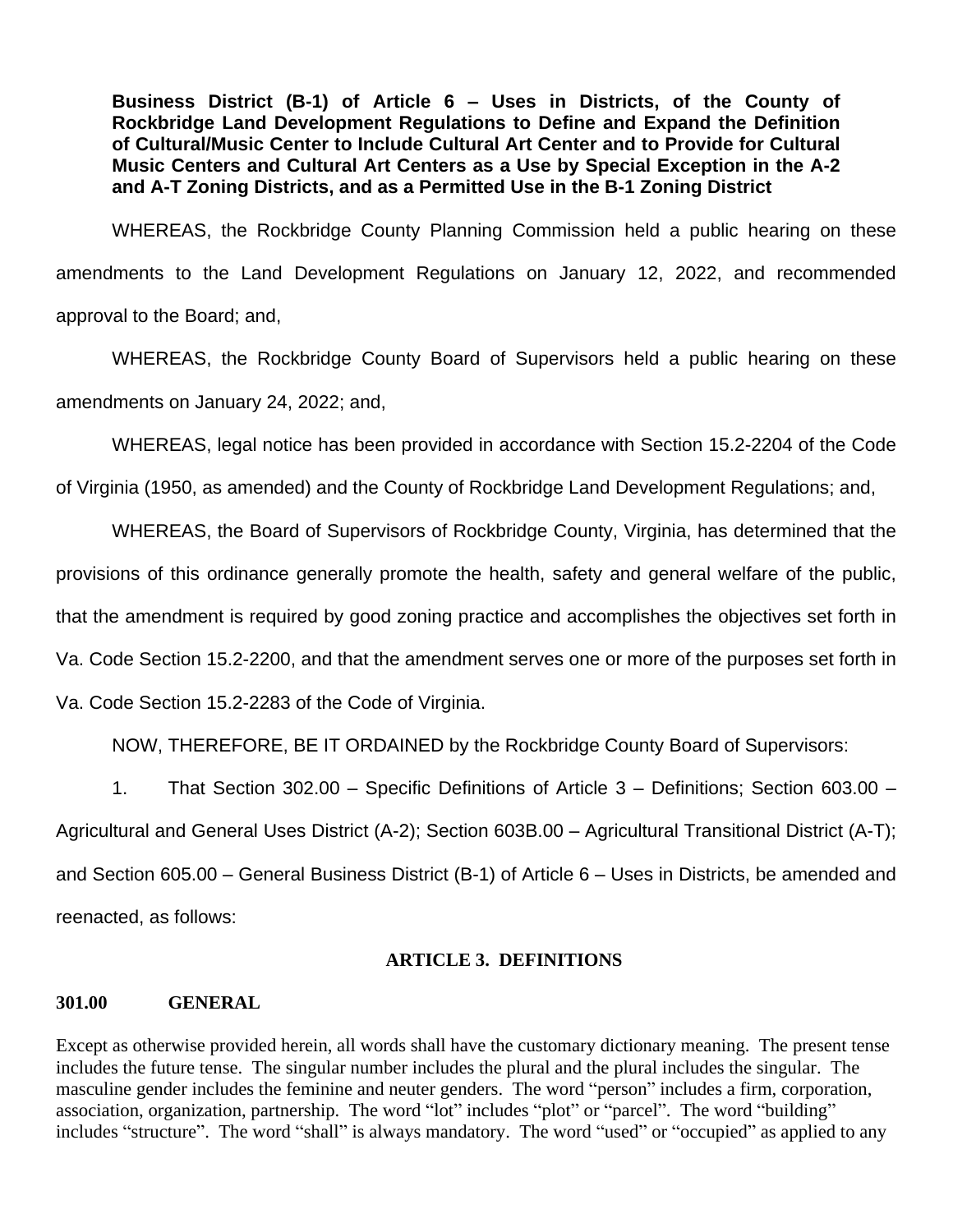land or building shall be construed to include the words "intended, arranged, or designed to be used or occupied."

## **302.00 SPECIFIC DEFINITIONS**

When used in this Ordinance the following words and phrases shall have the meaning given in this Section:

**\*\*\*\*\*\*\*\*\***

302.56

Cultural Art Center. A facility, or group of facilities, where a leasing fee or an admission fee is charged and groups or individuals gather for the purpose of participating in the creation of or enjoying arts and/or crafts, either within an enclosed structure or its vicinity, and where art shows, craft shows, and classes/demonstrations may be held.  $(Sec. 302.56$  Amended by Ord. of  $\qquad)$ 

302.56A Cultural Music Center. A facility, or group of facilities, where a leasing fee or an admission fee is charged and groups or individuals gather for the purpose of listening to or participating in live music conducted within and enclosed structure. (Sec. 302.56A Added by Ord. of \_\_\_\_\_\_)

**\*\*\*\*\*\*\*\*\***

## **ARTICLE 6. USES IN DISTRICTS**

**\*\*\*\*\*\*\*\*\***

## **603.00 AGRICULTURAL AND GENERAL USES DISTRICT - A-2**

**\*\*\*\*\*\*\*\*\*\***

603.03 Special Exceptions. In the A-2 District, special exceptions may be issued for one (1) or more of the following uses:

**\*\*\*\*\*\*\*\*\*\***

- 603.03-18 Cultural Art Centers. (Sec. 603.03-18 Amended by Ord. of \_\_\_\_\_\_)
- 603.03-18A Cultural Music Centers. (Sec. 603.03-18A Added by Ord. of \_\_\_\_\_\_)

**\*\*\*\*\*\*\*\*\*\***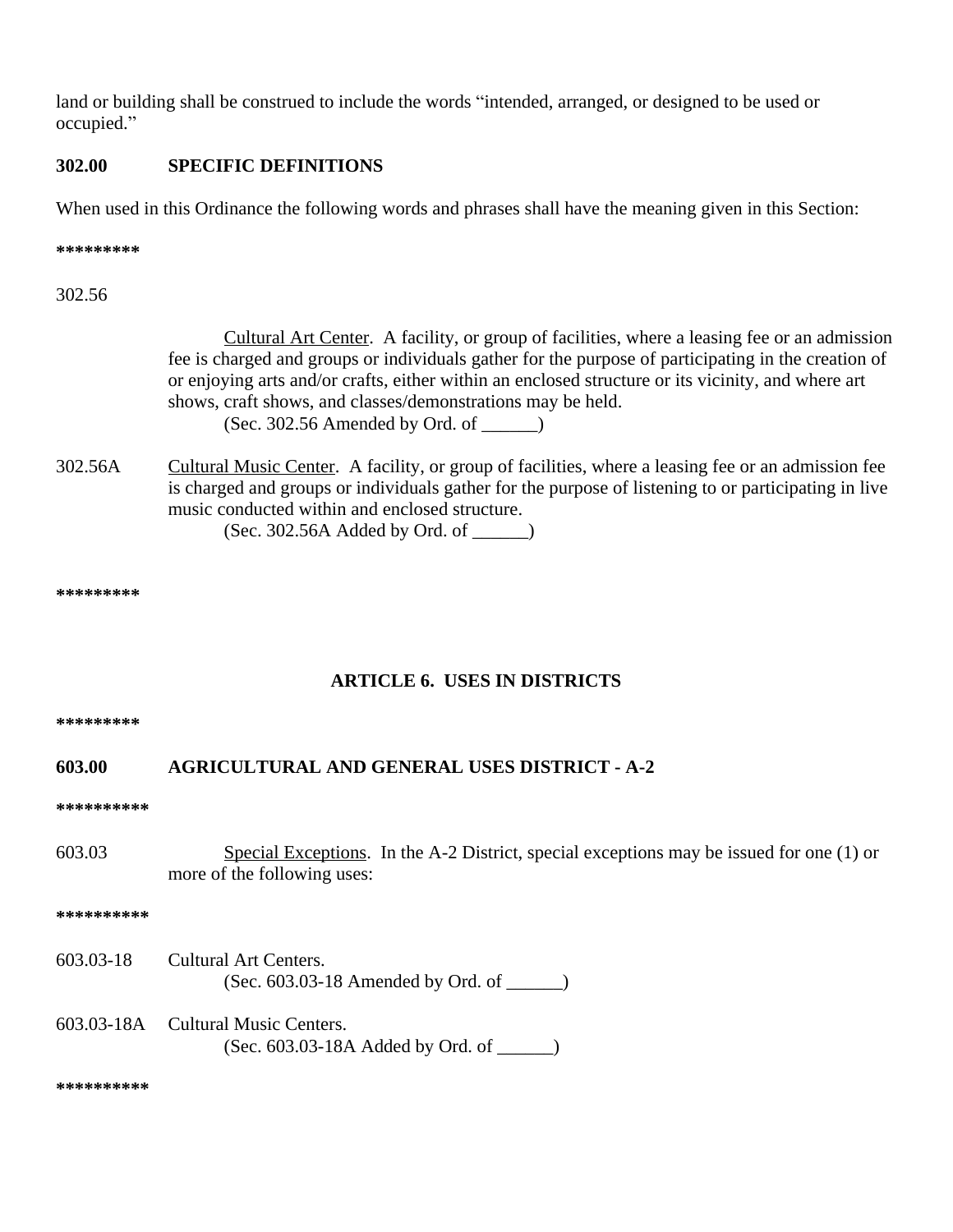### **603B.00 AGRICULTURAL TRANSITIONAL DISTRICT - A-T**

#### **\*\*\*\*\*\*\*\*\*\***

603B.03 Special Exceptions. In the A-T District, special exceptions may be issued for one (1) or more of the following uses:

#### **\*\*\*\*\*\*\*\*\*\***

- 603B.03-13 Cultural Art Centers. (Sec. 603B.03-13 Amended by Ord. of \_\_\_\_\_\_)
- 603B.03-13A Cultural Music Centers. (Sec. 603.03-18 Added by Ord. of \_\_\_\_\_\_)

**\*\*\*\*\*\*\*\*\*\***

## **605.00 GENERAL BUSINESS DISTRICT - B-1**

#### **\*\*\*\*\*\*\*\*\*\***

605.02 Permitted Uses. Within the General Business District B-l, the following uses are permitted:

#### **\*\*\*\*\*\*\*\*\*\***

- 605.02-45 Cultural Art Centers. (Sec. 605.02-45 Added by Ord. of \_\_\_\_\_\_)
- 605.02-46. Cultural Music Centers (Sec. 605.02-46 Added by Ord. of \_\_\_\_\_\_)
	- 2. That this ordinance shall be in full force and effect on and from the date of its adoption.

Adopted this 24th day of January, 2022.

## **Consideration of Redistricting Plan- [Public Hearing #2 of 2]:**

Mr. Suter noted the following information as stated in the agenda item: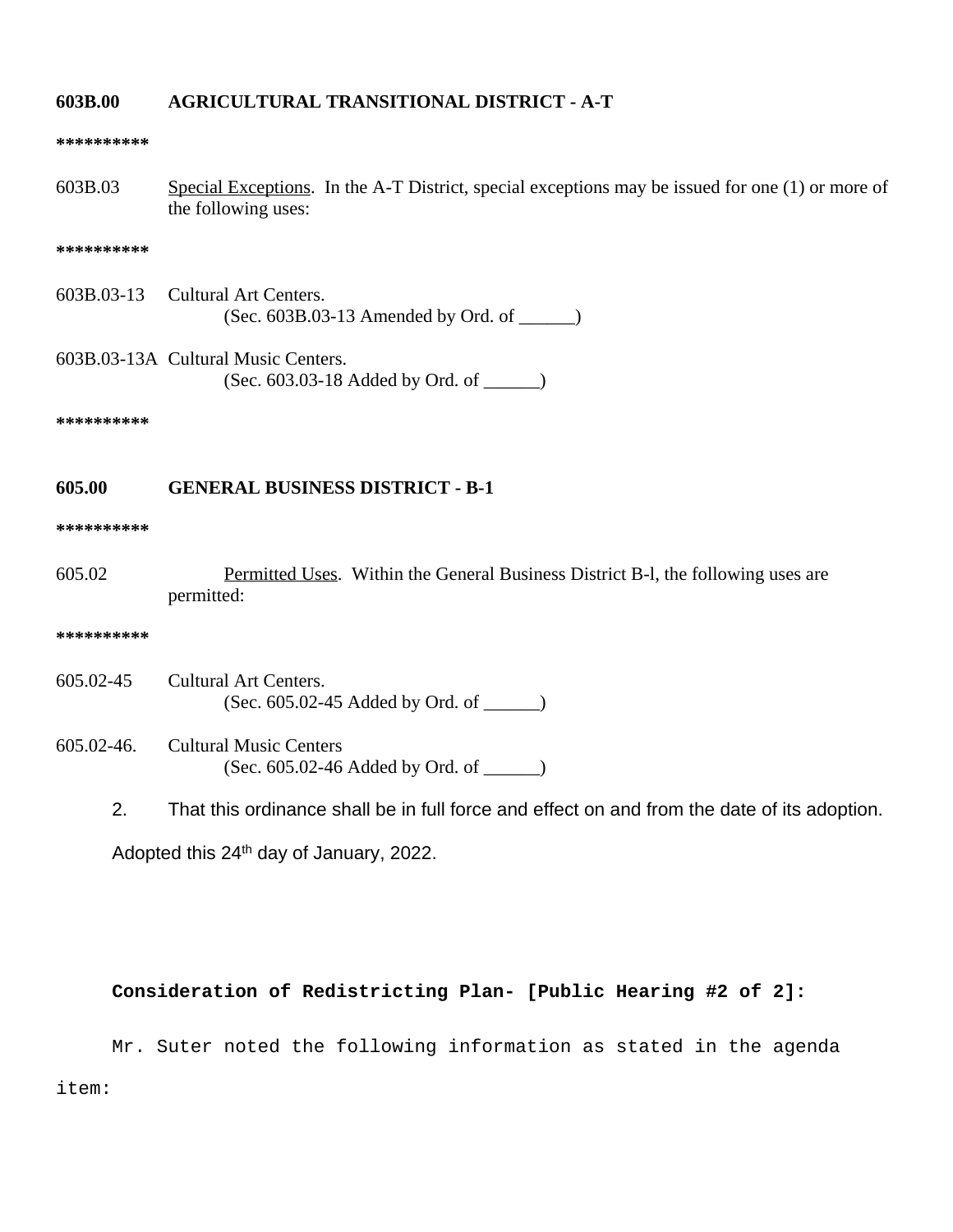"At its December 13 meeting, the Board selected Plan D as the option it wished to advertise. This is the final scheduled public hearing. After taking public comment, the Board has the option of sending the final local redistricting plan to the Office of the Attorney General (OAG) for consideration. Certification of no abjection is deemed to be given if the OAG does not interpose an objection within 60 days of submission, or, if upon good cause shown, OAG says sooner that no objection will be made."

At 6:16 p.m., Vice Chair Ayers opened the public hearing.

There were no comments. Vice Chair Ayers closed the public hearing.

Supervisor Lyons moved to adopt the ordinance. Supervisor Day provided the second, and the motion carried by the following roll call vote by the Board:

Ayes: Lyons, Day, Ayers Nays: None Absent: Lewis, McDaniel Abstain: None

## AT A REGULAR MEETING OF THE BOARD OF SUPERVISORS OF ROCKBRIDGE COUNTY, VIRGINIA, HELD AT THE ROCKBRIDGE COUNTY ADMINISTRATIVE OFFICES ON MONDAY, JANUARY 24, 2022

**Redistricting Ordinance to Amend the Rockbridge County Code in Chapter 11 – Elections, To Realign the District and Precinct Boundaries Between the Kerrs Creek Magisterial District - Collierstown Precinct and the Buffalo Magisterial District – Effinger Precinct; Between the Kerrs Creek Magisterial District - Collierstown Precinct and the Buffalo Magisterial District - Airport Precinct; Between the Buffalo Magisterial District - Plank Road Precinct and the Natural Bridge Magisterial District - Falling Spring Precinct; and Between the Buffalo Magisterial District - Ben Salem Precinct and the Natural Bridge Magisterial District - Maury River Precinct; and to Incorporate a Map Showing the Boundaries of Said Districts and Precincts**

BE IT ENACTED by the Board of Supervisors of Rockbridge County, Virginia, that: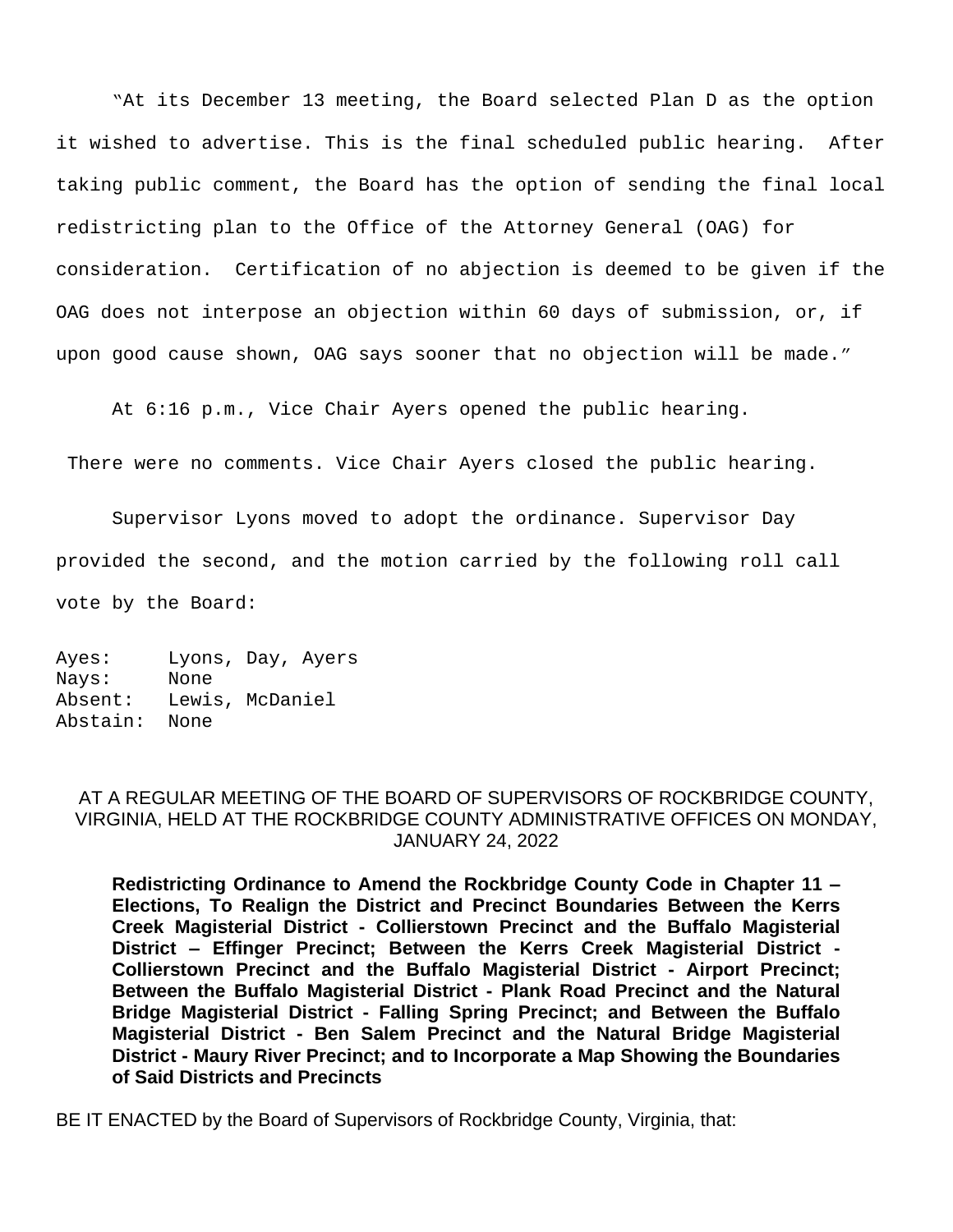1. Pursuant to Article VII, Section 5, of the Virginia Constitution and Section 24.2-311 of the Code of Virginia (1950, as amended), the Board of Supervisors has undertaken to reapportion three of the five magisterial districts for the County for County Board and School Board elections, based upon changes in population from the 2021 Census.

2. Chapter 11 – Elections of the Rockbridge County Code be and hereby is amended and reenacted as follows:

# **ROCKBRIDGE COUNTY CODE**

Chapter 11

# **ELECTIONS**\*

- **Art. I. In General, §§11-1--11-20**
- **Art. II. Magisterial Districts, §§11-21--11-30**
- **Art. III. Voting Precincts, §§11-31--11-40**
- **Art. IV. Central Absentee Voter Election Precinct, §§11-41--11-45**

# **ARTICLE I. IN GENERAL**

**Secs. 11-1--11-20. Reserved.**

# **ARTICLE II. MAGISTERIAL DISTRICTS**

## **Sec. 11-21. Establishment of districts.**

Pursuant to authority contained in Code of Virginia (1950), as amended, §§15.2-1400 et seq. and 15.2- 1211, the magisterial districts of Rockbridge County are hereby created and established as set forth in this Article.

(Amended by Ord. of 7-23-01)

# **Sec. 11-22. Names of districts.**

The following is a listing of the magisterial districts of the County:

|     |  | Population (per 2021 census) |
|-----|--|------------------------------|
| (1) |  |                              |
| (2) |  |                              |

\* **Cross reference(s)**--Administration, Ch. 2.

**State law reference(s)--Elections, Code of Virginia, §24.2-100 et seq.**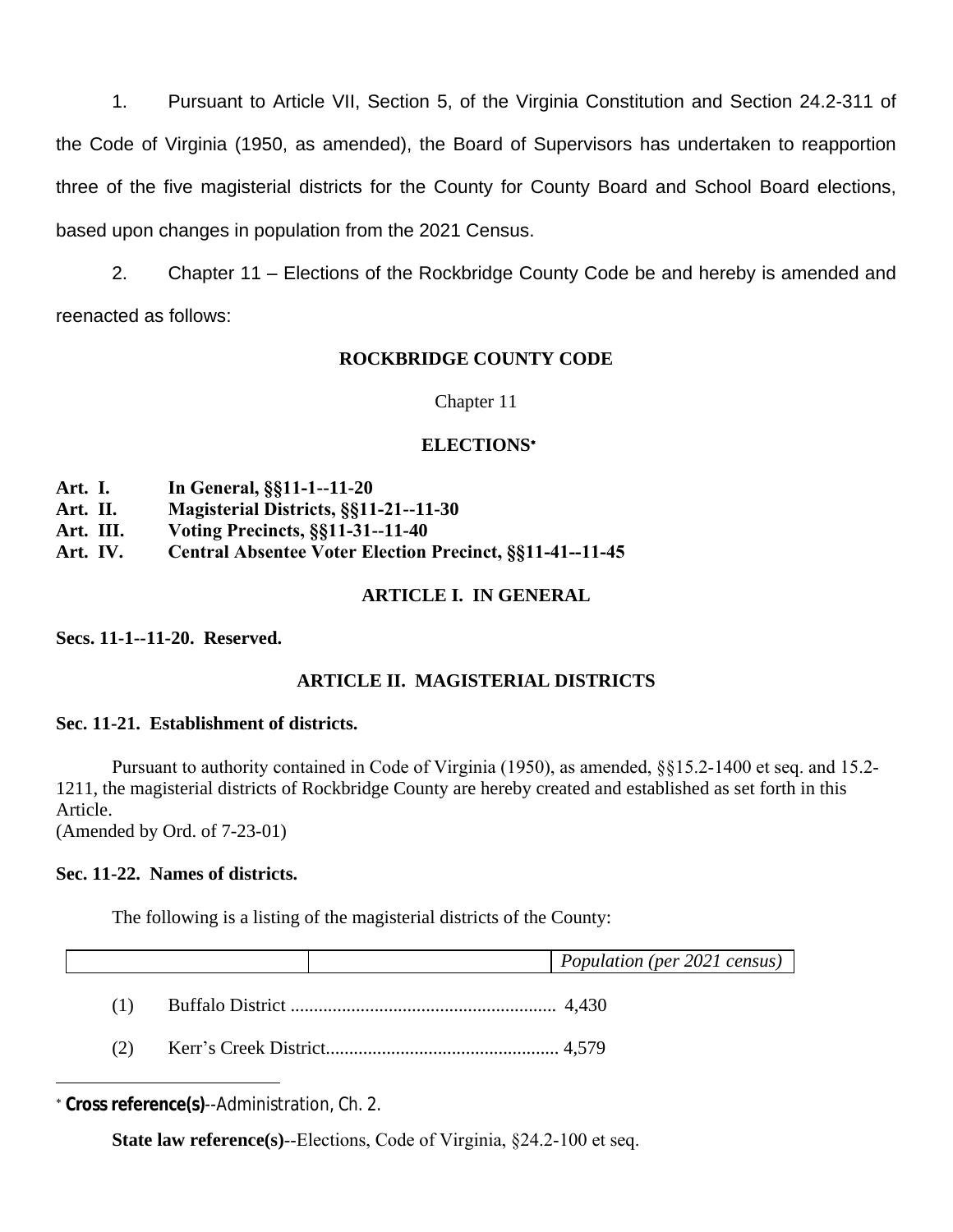| (3) |                                                               |  |
|-----|---------------------------------------------------------------|--|
| (4) |                                                               |  |
|     |                                                               |  |
|     | (Amended by Ord. of 7-23-01; Amended by Ordinance of 4-27-11) |  |

### **Sec. 11-23. District boundaries.**

The boundaries of the respective magisterial districts are as set forth below:

### (1) *Buffalo Magisterial District.*

Beginning at a point on the Botetourt County line at a point along the centerline of the median of Interstate 81/U.S. Highway 11, thence northeasterly along the median centerline of Interstate 81/U.S. Highway 11 to the intersection with Buffalo Creek, thence in an easterly direction along Buffalo Creek to its intersection with State Route 700 (Bunker Hill Mill Road), thence with State Route 700 across Buffalo Creek to its intersection with State Route 698 (Round Hill Road), thence in a northeasterly direction with State Route 698 to its intersection with State Route 608 (Forge Road), thence with State Route 608 to its intersection with U.S. Highway 60 (E. Midland Trail),, thence northeasterly along U.S. Highway 60 to its intersection with the Maury River, thence northwesterly with the Maury River to the Lexington City limits, thence southwesterly along the Lexington City limits to its intersection with State Route 672 (Enfield Road), thence in a northwesterly direction to its intersection with State Route 670 (Spring Valley Road), thence in a southwesterly direction with State Route 670 to its intersection with State Route 674 (Union Run Road), thence southerly along State Route 674 to its intersection with State Highway 251 (Collierstown Road), thence following State Highway 251 to its intersection with State Route 770 (Turnpike Road), thence northwesterly along State Route 770 to the Alleghany County dividing line, thence southerly along said dividing line to the intersection of the Botetourt County dividing line, thence southeasterly along said dividing line to the point of origin.

## (2) *Kerr's Creek Magisterial District.*

Beginning at the point of intersection of U.S. Highway 11 and State Route 763 (Lincoln Road), thence southwesterly along State Route 763 to its intersection with State Route 631 (Old Buena Vista Road) thence in a straight line across the Maury River to the boundary line of the City of Lexington, thence westerly along said northern border of said boundary line to its intersection with State Route 672 (Enfield Road), thence in a northwesterly direction along State Route 672 to its intersection with State Route 670 (Spring Valley Road), thence in a southwesterly direction with State Route 670 to its intersection with State Route 674 (Union Run Road), thence southerly along State Route 674 to its intersection with State Highway 251 (Collierstown Road), thence following State Highway 251 to its intersection with State Route 770 (Turnpike Road), thence northwesterly along State Route 770 to the Alleghany County dividing line, thence northerly on the Alleghany County line to the crest of North Mountain, where the Alleghany County line makes a ninety (90) degree turn, thence northeasterly along the crest of North Mountain to the intersection of State Route 633 (Rockbridge Alum Springs Road) and State Route 850 (West Midland Trail), thence northeasterly over White Rock Mountain along the crest of Bratton Mountain to the Calfpasture River, thence southeasterly down the Calfpasture River to the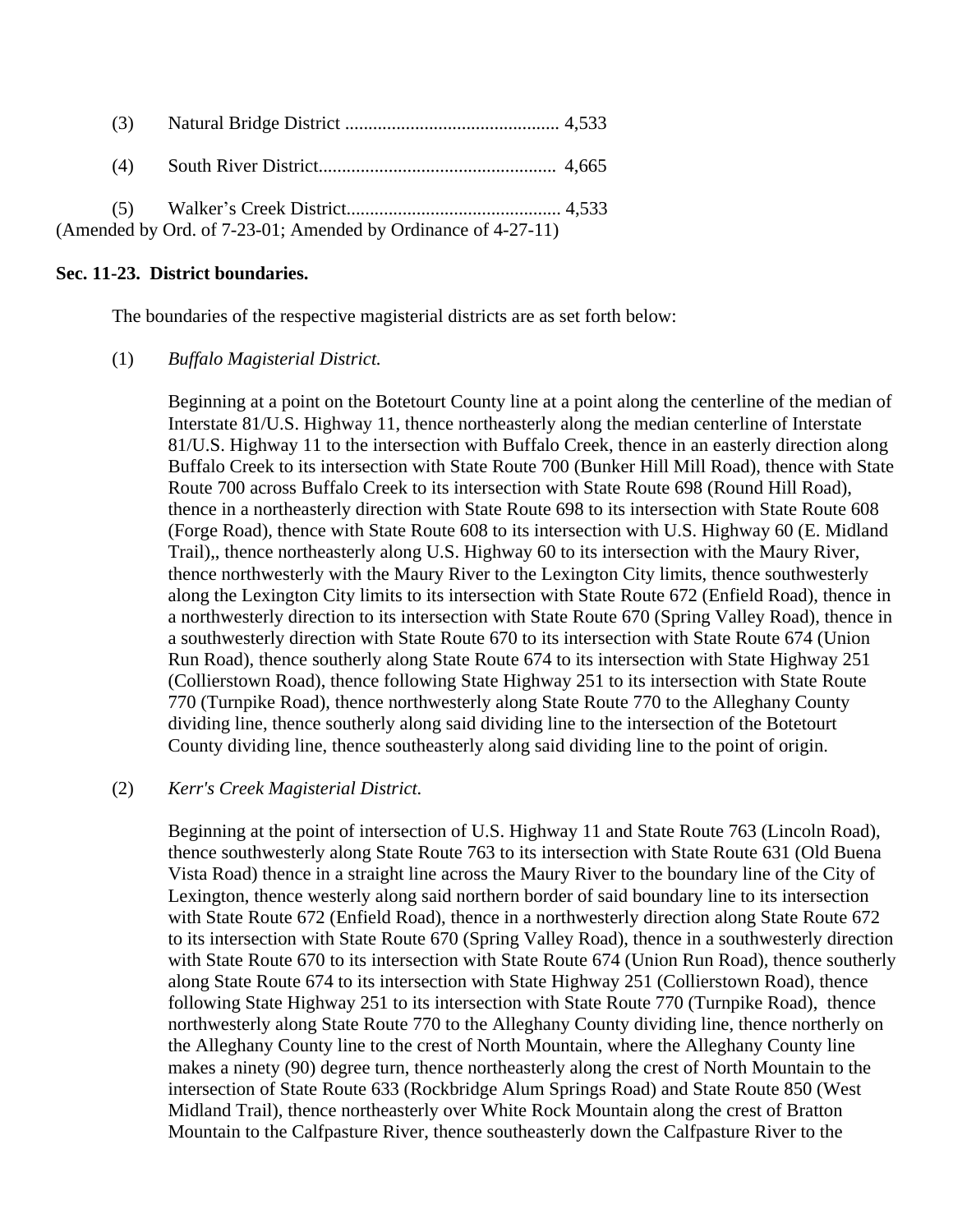Maury River, thence southeasterly down the Maury River to State Route 622 (Alone Mill Road), thence easterly on State Route 622 to State Highway 39 (Maury River Road), thence southerly on State Highway 39 to State Route 750 (Alphin Lane), thence easterly along State Route 750 to its intersection with State Route 1015 (Willow Springs Road), thence southeasterly along State Route 1015 to its intersection with State Highway 39, thence easterly along State Highway 39 (Maury River Road) to its intersection with U.S. Highway 11 (N Lee Highway), thence northeasterly along U.S. Highway 11 to the point of origin.

## (3) *Natural Bridge Magisterial District.*

Beginning at a point on the Botetourt County dividing line at a point along the centerline of the median of Interstate 81/U.S. Highway 11, thence northeasterly along the median centerline of Interstate 81/U.S. Highway 11 to the intersection with Buffalo Creek, thence in an easterly direction along Buffalo Creek to its intersection with State Route 700 (Bunker Hill Mill Road), thence with State Route 700 across Buffalo Creek to its intersection with State Route 698 (Round Hill Road), thence in a northeasterly direction with State Route 698 to its intersection with State Route 608 (Forge Road), thence with State Route 608 in a northeasterly direction to the intersection with the Buena Vista City limit, thence with the Buena Vista City limit in a southerly, then northeasterly direction to the intersection of U.S. Highway 60 (E Midland Trail), thence following U.S. Highway 60 to the Amherst County line, following said line in a southerly direction to the Bedford County line, following said line in a southwesterly direction to the Botetourt County line, thence following the Botetourt County line in a northwesterly direction to the point of origin.

## (4) *South River Magisterial District.*

Beginning at the intersection of State Routes 763 (Lincoln Road) and 631 (Old Buena Vista Road), thence south a few feet to the Maury River, thence easterly following the Lexington City limit along the Maury River and then continuing along the Maury River to the City limits of Buena Vista, thence around the northern boundary of Buena Vista to U.S. Highway 60 (E Midland Trail), on the east side of Buena Vista, thence easterly on U.S. Highway 60 to the Amherst County line, thence northerly on the Amherst County line to the Nelson County line, thence northerly on the Nelson County line to the Augusta County line, thence northwesterly on the Augusta County line to Interstate 81, thence southerly along the median centerline of I-81 to U.S. Route 11 (N Lee Highway), at exit 195, thence southerly on U.S. Highway 11 to State Route 763 (Lincoln Road), thence southerly on 763 to State Route 631 (Old Buena Vista Road), the point of origin.

## (5) *Walker's Creek Magisterial District.*

Beginning at a point being the intersection of U.S. Highway 11 (N Lee Highway) and State Highway 39 (Maury River Road), thence northerly on U.S. Highway 11 to Interstate 81 at exit 195, thence northerly on I-81 along the median centerline to the Augusta County line, thence northwesterly on the Augusta County line to the Bath County line, thence southerly on the Bath County line to the Alleghany County line, thence easterly on the Alleghany County line to the crest of North Mountain, where the Alleghany County line makes a ninety (90) degree turn, thence northerly along the crest of North Mountain to the intersection of State Route 633 (Rockbridge Alum Springs Road) and State Route 850 (W Midland Trail), thence northerly over White Rock Mountain along the crest of Bratton Mountain to the Calfpasture River, thence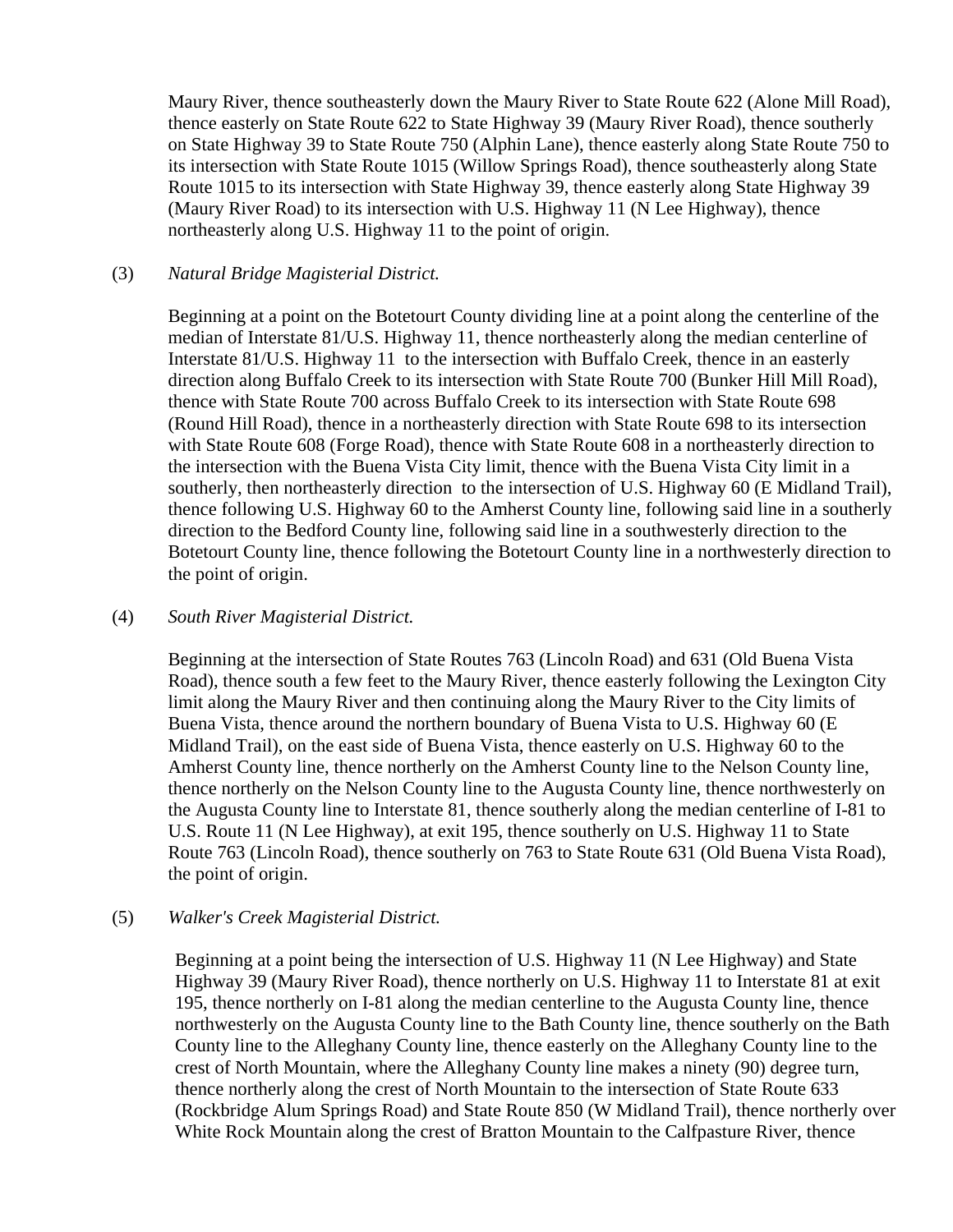easterly down the Calfpasture River to the Maury River, thence easterly down the Maury River to State Route 622 (Alone Mill Road), thence easterly on State Route 622 to State Highway 39 (Maury River Road), thence southerly on State Highway 39 to State Route 750 (Alphin Lane), thence easterly along State Route 750 to its intersection with State Route 1015 (Willow Springs Road), thence

southeasterly along State Route 1015 to its intersection with State Highway 39, thence easterly along State Highway 39 (Maury River Road) to the point of origin.

 $((1), (2), (3), (4), (5)$  Amended by Ord. of 7-23-01; (1), (2), (3), (5) Amended by Ord. of 4-27-11)

## **Sec. 11-24. Election of Supervisors generally.**

One Supervisor shall be elected from each magisterial district created by this Article.

## **Sec. 11-25. Validity of this article.**

Should any Section or provisions of this Article be decided to be invalid or unconstitutional, such decision shall not affect the validity or constitutionality of any other Section and/or provision of this Article.

## **Sec. 11-26. Effective date of this article.**

This Chapter shall be in full force and effect on May 16, 2011. (Amended by Ord. of 7-23-01; Amended by Ord. of 4-27-11)

## **Secs. 11-27--11-30. Reserved.**

# **ARTICLE III. VOTING PRECINCTS**

## **Sec. 11-31. Establishment of voting precincts.**

Pursuant to authority contained in Code of Virginia (1950), as amended, §§24.2-305 through 24.2-310.1, the precincts and their respective polling places for the County are hereby created and established as set forth in this Article.

## **Sec. 11-32. Names of precincts; polling places.**

The precincts for each magisterial district and the polling place for each precinct shall be as follows:

- (1) *Walker's Creek Magisterial District:*
	- a. *Goshen Precinct.* In this precinct the polling place is the new Goshen Fire Department.
	- b. *Rockbridge Baths Precinct.* In this precinct the polling place is the Rockbridge Baths Fire Department.
	- c. *Rockbridge Precinct.* In this precinct the polling place is the Fairfield Rescue Squad Building.
	- d. *Meadowview Precinct.* In this precinct the polling place is Faith Mountain Baptist Church.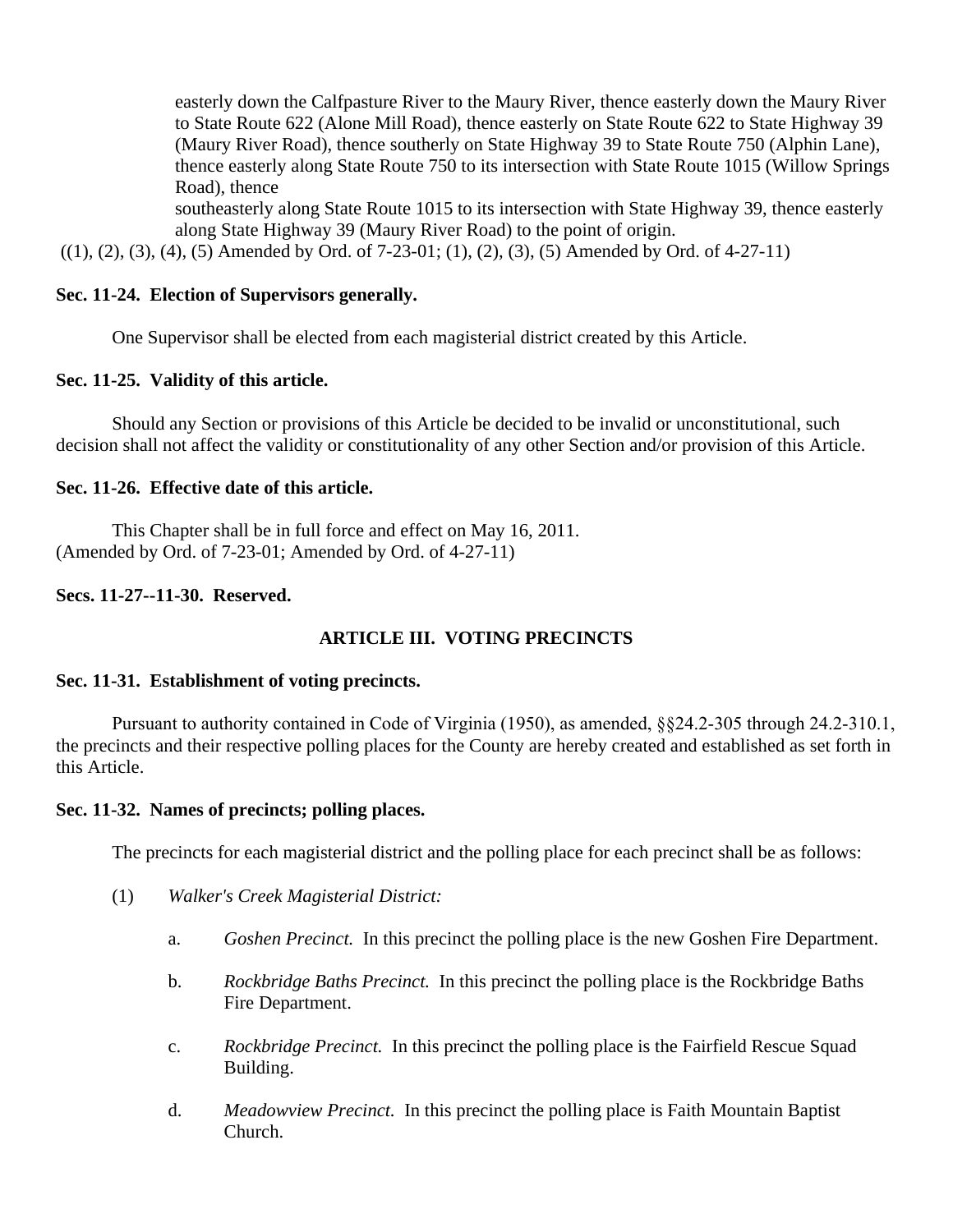- (2) *South River Magisterial District:*
	- a. *Vesuvius Precinct.* In this precinct the polling place is the Vesuvius Community Hall.
	- b. *Fairfield Precinct.* In this precinct the polling place is the South River Fire Department.
	- c. *Mountain View Precinct.* In this precinct the polling place is Kelly Hall, Neriah Baptist Church.
- (3) *Buffalo Magisterial District:*
	- a. *Ben Salem Precinct.* In this precinct the polling place is the Ben Salem Ruritan Club.
	- b. *Airport Precinct.* In this precinct the polling place is Lexington Baptist Church.
	- c. *Plank Road Precinct.* In this precinct the polling place is the Natural Bridge Fire Department.
	- d. *Effinger Precinct.* In this precinct the polling place is the Palmer Community Center.
- (4) *Natural Bridge Magisterial District:*
	- a. *Maury River Precinct.* In this precinct the polling place is the new Glasgow Library.
	- b. *Natural Bridge Station Precinct.* In this precinct the polling place is the Natural Bridge Christian Fellowship Hall.
	- c. *Falling Spring Precinct*. In this precinct the polling place is the Natural Bridge Fire Department.
- (5) *Kerr's Creek Magisterial District:*
	- a. *Highland Belle Precinct.* In this precinct the polling place is the Kerrs Creek Fire Department.
	- b. *Collierstown Precinct.* In this precinct the polling place is the School Board Office of Rockbridge County Public Schools.

c. *Vo-Tech Precinct.* In this precinct the polling place is Life Chapel Church. (Ord. of 6-13-94; Ord. of 3-11-96; Ord. of 2-24-97; 2(b), 3(b),(c), 4(a),(b), 5(a),(b) Amended by Ord. of 7-23- 01;  $2(b)$ , (c),  $3(a)$ ,  $4(b)$  Amended by Ord. of 6-28-04;  $3(d)$  Amended by Ord. of 4-11-05; 1(d), 3(b) Amended by Ord. of 8-22-05; 4(a) Amended by Ord. of 8-14-06; 3(d) Amended by Ord. of 8-10-09; 2(a) Amended by Ord. of 4-27-11; 3(d), 5(a) Amended by Ord. of 7-23-12; 1(a),(c) Amended by Ord.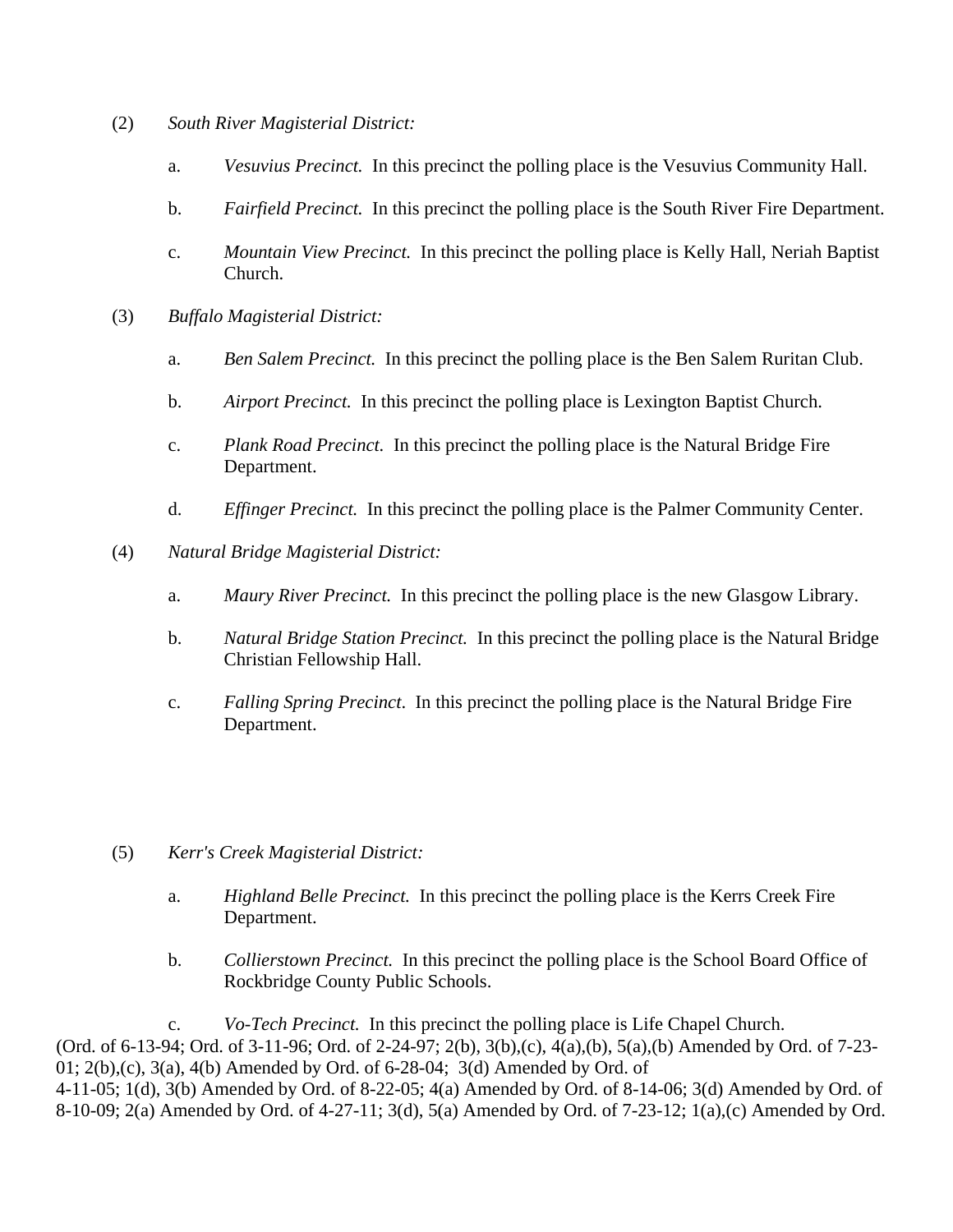of 3-11-13; 5(c) Amended by Ord. of 8-08-16); 4(c) Amended by Ord. of 8-28-17; 3(d), 5(b) Amended by Ord. of 2-22-21)

## **Sec. 11-33. Precinct boundaries.**

The boundaries of the respective precincts are as follows:

(1) *Goshen Precinct.* Polling place is the new Goshen Fire Department.

Beginning at the intersection of State Highway 39/42 (Virginia Avenue) and the Bath County line, thence northerly along the Bath County line to the Augusta County line to the crest of Little North Mountain, thence southerly along the crest of Little North Mountain to the Maury River (at BM 1212 on State Highway 39 (Maury River Road)), thence westerly along the Maury River to the Calfpasture River, thence westerly on the Calfpasture River to Bratton Mountain, thence southerly along the crest of Bratton Mountain across White Rock Mountain to the intersection of State Route 633 (Rockbridge Alum Springs Road) and State Route 850 (W Midland Trail), thence southerly along the crest of North Mountain to the Alleghany County line, where the Alleghany County line makes a ninety (90) degree turn, thence westerly along the Alleghany County line to the Bath County line, thence northerly along the Bath County line to State Highway 39, the point of origin.

(2) *Rockbridge Baths Precinct.* Polling place is Rockbridge Baths Fire Department.

Beginning at the Maury River and Little North Mountain (at BM 1212 on State Highway 39 (Maury River Road)), thence northerly on the crest of Little North Mountain to the Augusta County line, thence easterly along the Augusta County line to State Route 602 (Walkers Creek Road), thence southerly on State Route 602 to State Route 725 (High Rock Road), thence along the crest of Pisgah Mountain to the headwaters of the stream Pisgah Branch, thence southerly along Pisgah Branch to State Route 724 (Hays Creek Road), thence easterly on State Route 724 to State Route 726 (McElwee Road), thence southerly on State Route 726 to State Route 712 (Bustleburg Road), thence southeasterly across State Highway 252 (Brownsburg Turnpike) on State Route 712 (Decatur Road) to its intersection with Interstate 81, thence southwesterly along the median centerline

of I-81 to its intersection with State Route 716 (Mt Atlas Road), thence northerly on State Route 716 to its intersection with State Highway 39 (Maury River Road), thence northerly on State Highway 39 to its intersection with the stream Cedar Grove Branch, thence southerly along Cedar Grove Branch to its intersection with the Maury River, thence westerly up the Maury River to Little North Mountain, at BM 1212 on State Highway 39, the point of origin.

(3) *Rockbridge Precinct.* Polling place is the Fairfield Rescue Squad Building.

Beginning at the intersection of State Route 712 (Decatur Road) and Interstate 81, thence northerly along the median centerline of I-81 to the Augusta County line, thence westerly along the Augusta County line to State Route 602 (Walkers Creek Road), thence southerly on State Route 602 to State Route 725 (High Rock Road), thence southerly along the crest of Pisgah Mountain to the headwaters of the stream Pisgah Branch, thence southerly on Pisgah Branch to State Route 724 (Hays Creek Road), thence easterly on State Route 724 to State Route 726 (McElwee Road), thence southerly on State Route 726 to State Route 712 (Decatur Road), thence easterly on State Route 712 to Interstate 81, to the point of origin.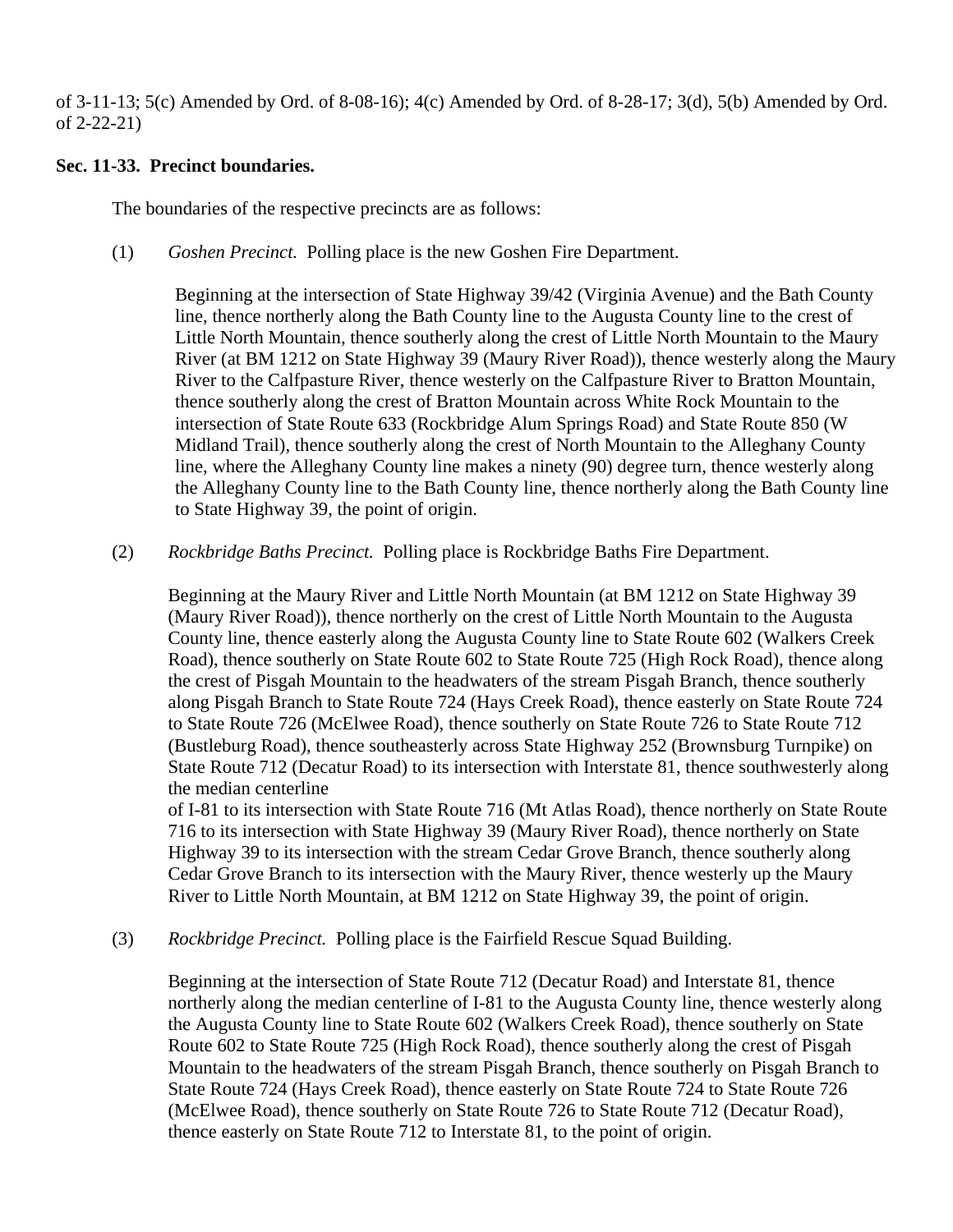### (4) *Meadowview Precinct.* Polling place is Faith Mountain Baptist Church.

Beginning at the intersection of U.S. Highway 11 (N Lee Highway) and State Route 763 (Lincoln Road), thence northerly along U.S. Highway 11 to its intersection with Interstate 81, thence northerly along the median centerline of I-81 to its intersection with State Route 716 (Mt Atlas Road), thence northerly along State Route 716 to its intersection with State Highway 39 (Maury River Road), thence northerly along State Highway 39 to its intersection with the stream Cedar Grove Branch, thence southerly along Cedar Grove Branch to the Maury River, thence southerly along the Maury River to its intersection with State Route 622 (Alone Mill Road), thence easterly along State Route 622 to its intersection with State Highway 39 (Maury River Road), thence southerly along State Highway 39 to its intersection with State Route 750 (Alphin Lane), thence easterly along State Highway 750 to its intersection with State Route 1015 (Willow Springs Road), thence southwesterly along State Highway 1015 to its intersection with State Highway 39 (Maury River Road), thence easterly along State Highway 39 (Maury River Road) to its intersection with U.S. Highway 11 (N Lee Highway), thence northeasterly along U.S. Highway 11 to the point of origin.

## (5) *Vesuvius Precinct.* Polling place is the Vesuvius Community Hall.

Beginning at the intersection of Interstate 81 and the Augusta County line, thence southeasterly on the Augusta County line to the Nelson County line, thence southerly on the Nelson County line to the Amherst County line, thence southwesterly on the Amherst County line to State Route 605 (Nettle Creek Road), thence northwesterly on State Route 605 to State Route 603 (Irish Creek Road), thence westerly across South Mountain to State Route 608 (South River Road) at the intersection of State Route 710 (Red Hill Road), thence northerly on State Route 608 to the South River, a point 375 yards north of State Route 709 (McCrorys Hill Road), thence northerly on the South River to State Route 707 (Cupps Hill Road), thence westerly on State Route 707 to State Route 706 (Borden Grant Trail), thence northwesterly on State Route 706 across U.S. Highway 11 (N Lee Highway) to State Route 794 (Moores Trail Road), thence northwesterly on State Route 794 to Interstate 81, thence northerly along the median centerline of I-81 to the point of origin.

## (6) *Fairfield Precinct.* Polling place is the South River Fire Department.

Beginning at the intersection of Interstate 81 and U.S. Highway 11 (N Lee Highway), thence northeasterly on U.S. Highway 11 to State Route 785 (Sam Houston Way), thence southeasterly on 785 to State Route 716 (Timber Ridge Road), thence easterly on 716 to State Route 608 (South River Road), thence northerly on 608 to the South River, a point 375 yards north of Route 709 (McCrorys Hill Road), thence upstream along the South River to State Route 707 (Cupps Hill Road), thence westerly on 707 at State Route 706 (Borden Grant Trail), thence northwesterly on 706 across U.S. Highway 11 (N Lee Highway) to State Route 794 (Moores Trail Road), thence westerly on 794 to Interstate 81, thence southerly along the median centerline of I-81 to the intersection of U.S. Highway 11 (N Lee Highway), the point of beginning.

(7) *Mountain View Precinct.* Polling place is Kelly Hall, Neriah Baptist Church.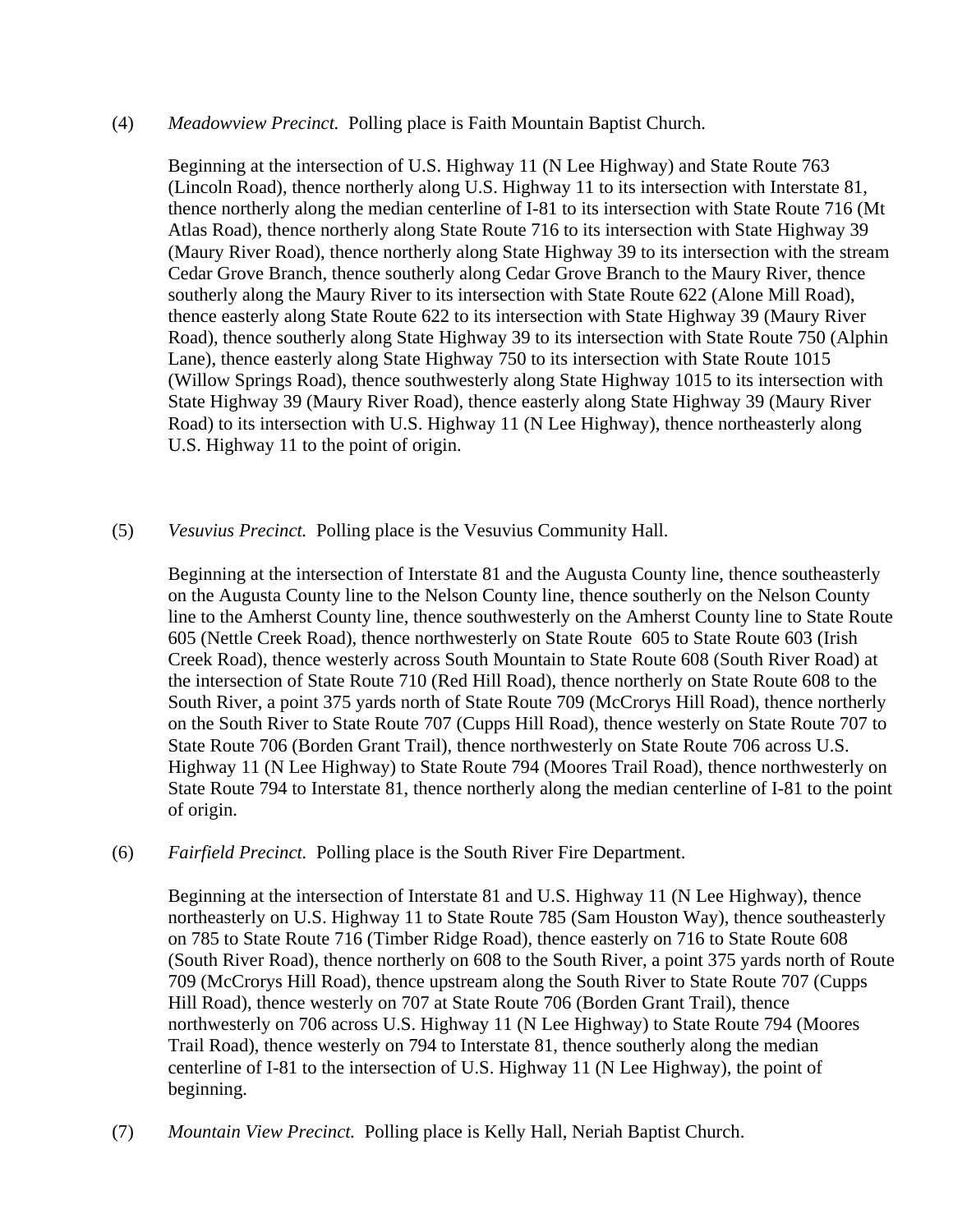Beginning at the intersection of U.S. Highway 11 (N Lee Highway) and State Route 785 (Sam Houston Way), thence southeasterly on 785 to State Route 716 (Timber Ridge Road), thence easterly on State Route 716 to State Route 608 (South River Road), thence northerly on State Route 608 to State Route 710 (Red Hill Road), thence easterly across South Mountain to the intersection of State Routes 603 (Irish Creek Road) and 605 (Nettle Creek Road), thence easterly on State Route 605 to the Amherst County line, thence southerly on the Amherst County line to U.S. Highway 60 (E Midland Trail), thence westerly on U.S. Highway 60 to the city limits of Buena Vista, thence along the northern boundary of Buena Vista to the Maury River, thence westerly up the Maury River to a point just south of the intersection of State Routes 763 (Lincoln Road) and 631 (Old Buena Vista Road), thence northerly a few feet to this intersection, thence northerly on State Route 763 to U.S. Highway 11 (N Lee Highway), thence northerly on U.S. Highway 11 to State Route 785 (Lincoln Road), the point of origin.

(8) *Ben Salem Precinct.* Polling place is the Ben Salem Ruritan Club.

Beginning at the intersection of Buffalo Creek and Interstate 81, thence northerly on I-81 to the Maury River, thence easterly down the Maury River to its intersection with U.S. Highway 60 (East Midland Trail), thence with U.S. Highway 60 in a westerly direction to its intersection with State Route 608 (Forge Road), thence with State Route 608 in a southerly direction to its intersection with State Route 698 (Round Hill Rd), thence with State Route 698 in a northwesterly then southwesterly direction to its intersection with State Route 700 (Bunker Hill Mill Rd), thence with State Route 700 in a southerly direction to the center of Buffalo Creek, thence northwesterly with Buffalo Creek to the point of origin.

(9) *Airport Precinct.* Polling place is Lexington Baptist Church.

Beginning at the intersection of Buffalo Creek and Interstate 81, thence northerly along the median centerline of I-81 to the Maury River, thence westerly up the Maury River to the city limits of Lexington, thence around the southern boundary of Lexington to State Route 672 (Enfield Road), thence in a northwesterly direction to its intersection with State Route 670 (Spring Valley Road), thence in a southwesterly direction with State Route 670 to its intersection with State Route 674 (Union Run Road), thence southerly along State Route 674 to its intersection with State Highway 251 (Collierstown Road), thence southerly on State Highway 251 to its intersection along State Route 677 (Kygers Hill Road), thence in a westerly direction with State Route 677 to its intersection with the private road Peacock Lane, thence southwesterly along a straight line to the northern crest of Short Hills, thence southerly along the crest of Short Hills, to the headwaters of Lick Run, thence easterly down Lick Run to Buffalo Creek, thence easterly down Buffalo Creek to Interstate 81, the point of origin.

(10) *Plank Road Precinct.* Polling place is the Natural Bridge Fire Department.

Beginning at a point along the Botetourt County line at the median centerline of Interstate 81/U.S. Highway 11, thence northwesterly along the Botetourt County line to the crest of Short Hills, thence northeasterly along the crest of Short Hills to the headwaters of Lick Run, thence easterly down Lick Run to Buffalo Creek, thence easterly down Buffalo Creek to a point along the median centerline of Interstate 81, thence in a southwesterly direction along the median centerline of I-81 to the point of origin.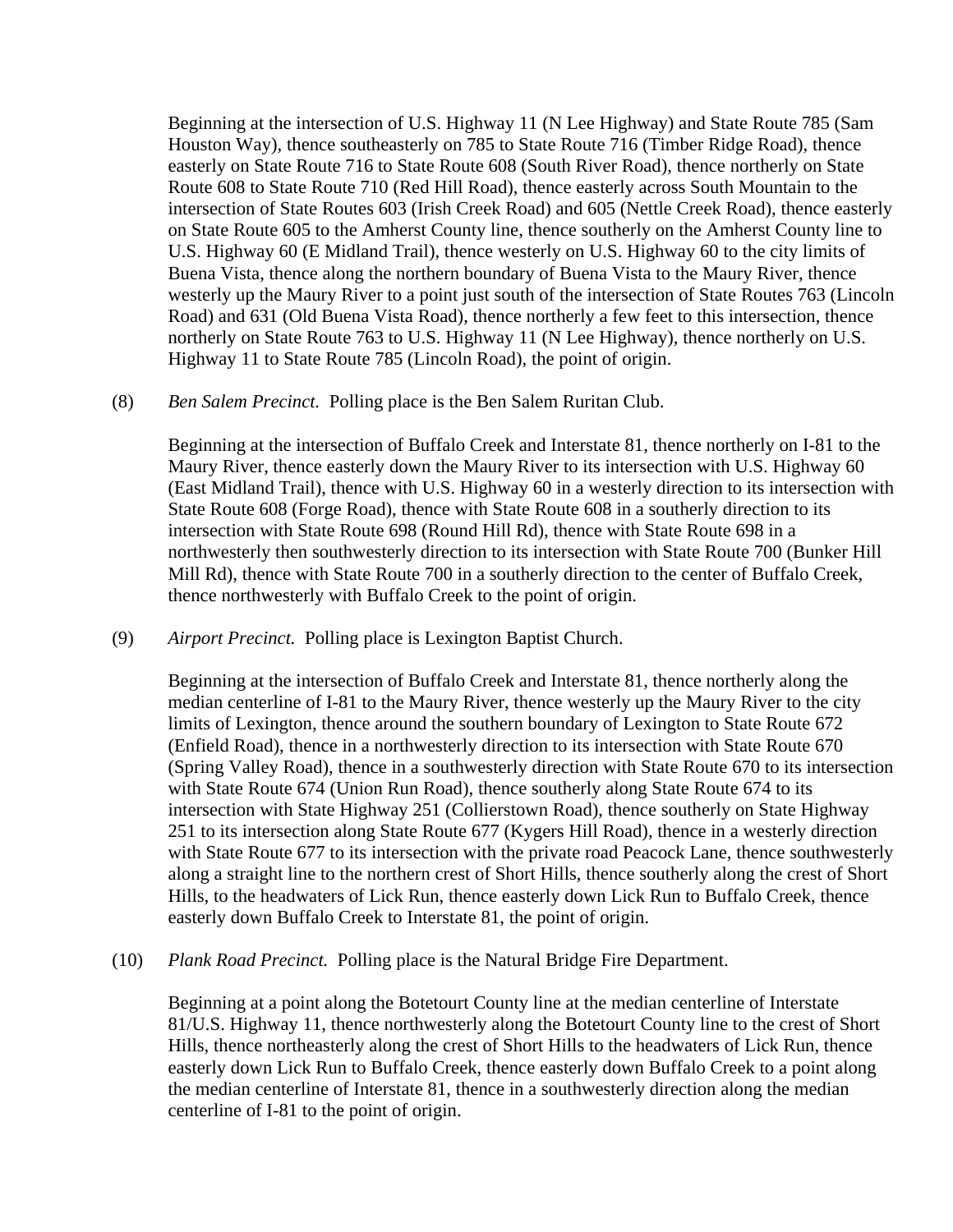### (11) *Effinger Precinct.* Polling place is the Palmer Community Center.

Beginning at a point that is an intersection of the Alleghany County line and State Route 770 (Turnpike Road), thence northerly, thence southeasterly on State Route 770 to its intersection with State Highway 251 (Collierstown Road), thence in a southeasterly direction along State Highway 251 to its intersection with State Route 677 (Kygers Hill Road), thence in a southwesterly direction with State Route 677 to its intersection with the private road Peacock Lane, thence southwesterly along a straight line to the northern crest of Short Hills, thence southerly along the crest of Short Hills to the Botetourt County line, thence northwesterly to the Alleghany County line, thence northeasterly with said line to point of origin.

(12) *Maury River Precinct.* Polling place is the new Glasgow Library.

Beginning at a point at the intersection of State Route 684 (Sallings Mountain Road) and State Route 608 (Forge Road), thence northeasterly along State Route 608 to Buffalo Creek, thence northwesterly with Buffalo Creek to its intersection with State Route 700 (Bunker Hill Mill Rd), thence with State Route 700 across Buffalo Creek to its intersection with State Route 698 (Round Hill Road), thence in a northeasterly direction with State Route 698 to its intersection with State Route 608 (Forge Road), thence with State Route 608 in a northeasterly direction to the Buena Vista City limit, thence southeasterly then northeasterly along the Buena Vista City limit to U.S. Highway 60 (E Midland Trail), thence easterly with U.S. Highway 60 to the Amherst County line, thence southwesterly along the Amherst County line to the James River, thence northwesterly up the James River to the Glasgow Town limit, thence northeasterly then southwesterly along the Glasgow Town limit to State Route 684 (Sallings Mountain Road), thence northwesterly to the point of origin.

(13) *Natural Bridge Station Precinct.* Polling place is the Natural Bridge Christian Fellowship Hall.

Beginning at a point at the intersection on State Route 684 (Sallings Mountain Road) and State Route 608 (Forge Road), thence southwesterly along State Route 608 to the intersection with State Route 689 (Buck Hill Road), thence northwesterly to U.S. Highway 11 (S Lee Highway), thence across U.S. Highway 11 along State Route 743 (Rices Hill Road), thence along State Route 743 to State Route 686 (Parsons Lane), thence southwesterly to the end of State Route 686, thence a right angle onto the median centerline of Interstate 81, thence southwesterly along the median centerline of I-81 to the Botetourt County line, thence southeasterly along the Botetourt County line to the Bedford County line, thence northeasterly along the Bedford County line to the James River, thence northwesterly up the James River to the Glasgow Town limit, thence westerly, then northerly along the Glasgow Town limit to State Route 684 (Sallings Mountain Road), thence northwesterly to the point of origin.

## (14) *Falling Spring Precinct*. Polling place is the Natural Bridge Fire Department.

Beginning at a point at the intersection on State Route 684 (Sallings Mountain Road) and State Route 608 (Forge Road), thence northeasterly along State Route 608 to Buffalo Creek, thence northwesterly along Buffalo Creek to a point along the median centerline of Interstate 81, thence southwesterly along the median centerline of Interstate 81 to the intersection with a ninety degree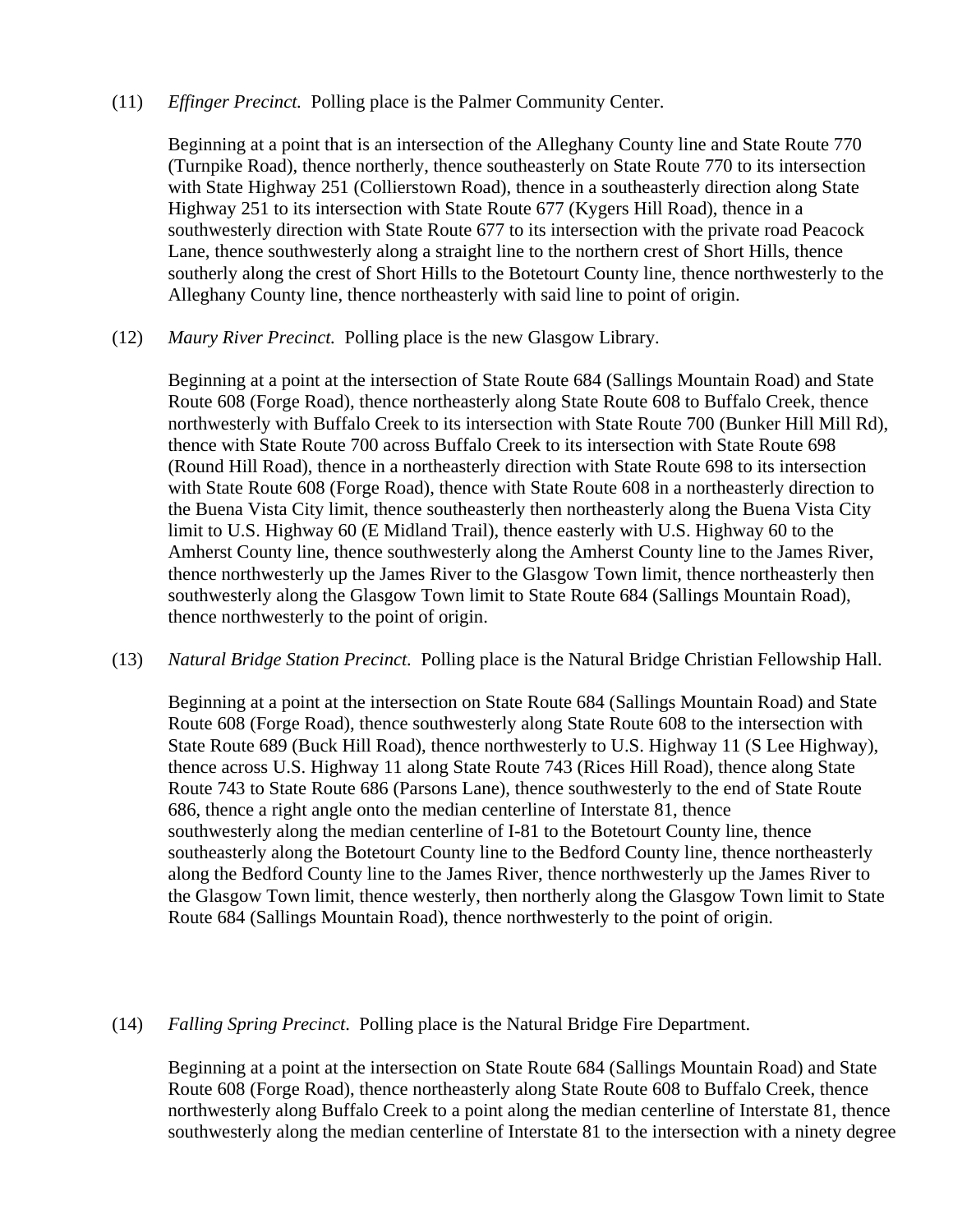angle with the end of State Route 696 (Parsons Lane), thence east with State Route 696 to the intersection with State Route 743 (Rices Hill Road), thence south along State Route 743 to U.S. Highway 11 (S Lee Highway), thence across U.S. Highway 11 to State Route 689 (Buck Hill Road), thence southeasterly along State Route 689 to its intersection with State Route 608 (Forge Road), thence northeasterly along State Route 608 to the point of origin.

(15) *Highland Belle Precinct.* Polling place is the Kerrs Creek Fire Department.

Beginning at the intersection of the city limits of Lexington and State Route 672 (Enfield Road), thence northerly around the boundary of Lexington to a point a few feet away from the intersection of State Route 631 (Furrs Mill Road) and State Route 681 (Greenhouse Road), thence northerly in a straight line to State Route 631 (Furrs Mill Road), thence westerly on State Route 631 to where it crosses the Maury River, thence continuing westerly on State Route 631 (Big Spring Road) to its intersection with State Route 835 (Cabin Lane), thence easterly along State Route 835 to its intersection with State Route 602 (Turkey Hill Road), thence in a northerly direction across Kerrs Creek and continuing on State Highway 602 to its intersection with State Route 622 (Alone Mill Road), thence easterly along State Route 622 to its intersection with the Maury River, thence northerly and westerly up the Maury River to the Calfpasture River, thence up the Calfpasture River to Bratton Mountain, thence southwesterly along the crest of Bratton Mountain, across White Rock Mountain, to the intersection of State Route 633 (Rockbridge Alum Springs Road) and State Route 850 (W Midland Trail), thence southwesterly along the crest of North Mountain to the Alleghany County line, where the Alleghany County line makes a ninety (90) degree turn, thence southeasterly following an unnamed creek as it crosses State Route 646 (Big Hill Road), continuing across House Mountain to the western end of State Route 642 (House Mountain Road), thence southeasterly across country to the western end of State Route 639 (Higgins Hollow Drive), thence southeasterly on State Route 639 to State Route 638 (Still House Drive), thence southerly on State Route 638 to State Route 641 (Jacktown Road), thence southeasterly on State Route 641 to State Route 673 (Wee Darnock Way), thence southerly on State Route 673 to State Route 672 (Turnpike Road), thence easterly on State Route 672 to the intersection with State Route 670 (Beatty Hollow Road), thence continuing on State Route 672 (Enfield Road) to the city limits of Lexington, the point of origin.

(16) *Collierstown Precinct.* Polling place is the School Board Office of Rockbridge County Public Schools.

Beginning at the intersection of State Route 677 (Kygers Hill Road) and State Highway 251 (Collierstown Road), thence northeasterly on State Highway 251 to its intersection with State Route 674 (Union Run Road), thence northerly along State Route 674 to its intersection with State Route 670 (Spring Valley Road), thence in a northeasterly direction with State Route 670 to its intersection with State Route 672 (Enfield Road), thence northwesterly on State Route 672 to State Route 670 (Beatty Hollow Road), continuing northwesterly on State Route 672 (Turnpike Road) to State Route 673 (Wee Darnock Road), thence northerly on State Route 673 to State Route 641 (Jacktown Road), thence northwesterly on State Route 641 to State Route 638 (Still House Drive), thence northerly on State Route 638 to State Route 639 (Higgins Hollow Drive), thence northwesterly on State Route 639 to the end of the road, thence southwesterly across country to the west end of State Route 642 (House Mountain Road), thence northwesterly across House Mountain to the crest of Big Hill, thence northwesterly along an unnamed creek to the Alleghany County line, where the Alleghany County line makes a ninety (90) degree turn, thence southwesterly along the Alleghany County line to State Route 770 (Turnpike Road),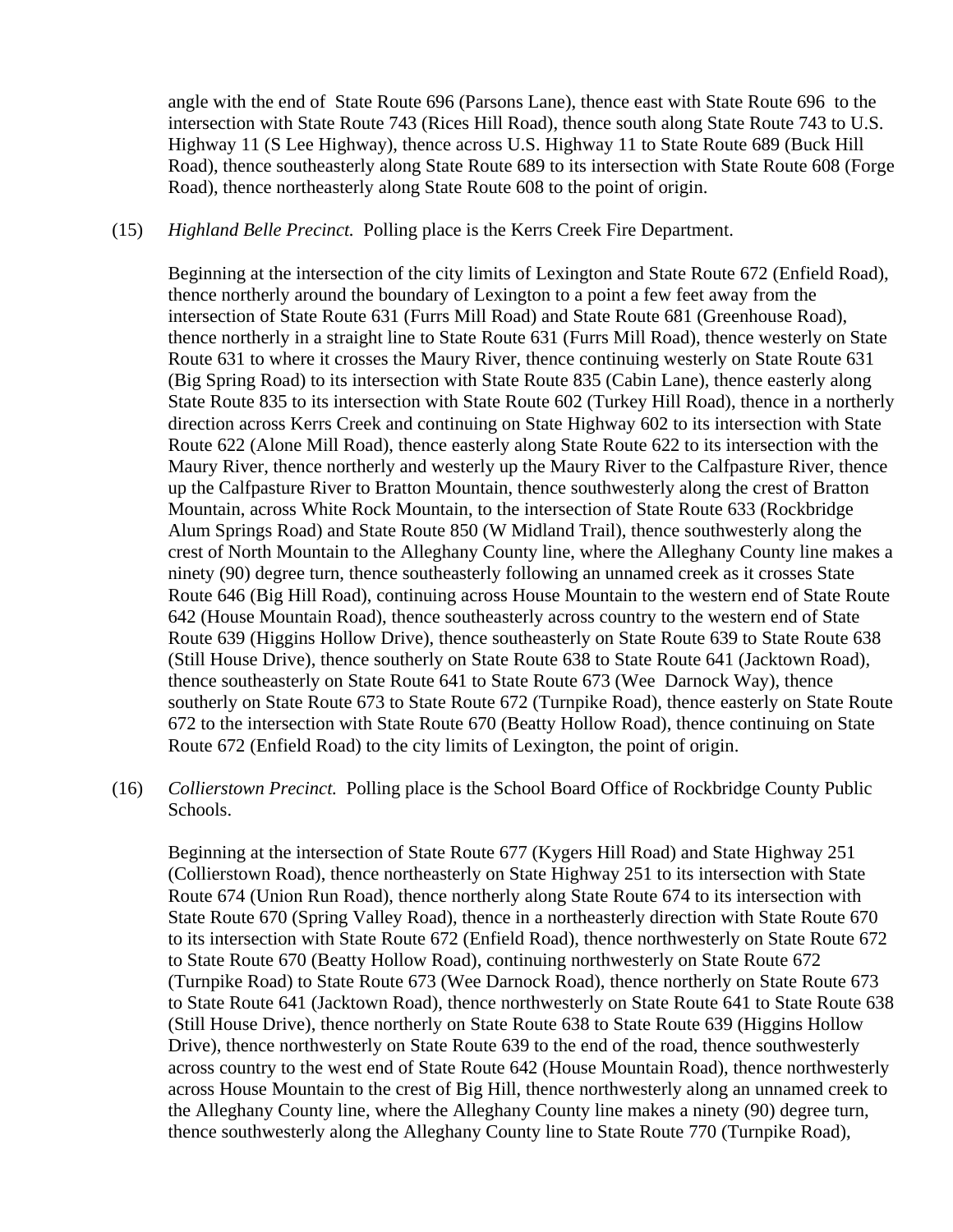thence northerly thence southeasterly along State Route 770 to its intersection with State Highway 251 (Collierstown Road), thence southeasterly along State Highway 251 to the point of origin.

(17) *Vo-Tech Precinct.* Polling place is Life Chapel Church.

Beginning at a point which is the intersection of U.S. Highway 11 (N Lee Highway) and State Route 763 (Lincoln Road), thence in a southwesterly direction along State Route 763 to its intersection with State Route 631 (Old Buena Vista Road), thence in a straight line to the Maury River, thence in a northwesterly direction along the Lexington City limit with the Maury River to a point that is directly across from State Route 681 (Greenhouse Road), thence in a straight line to State Route 631 (Furrs Mill Road), thence westerly on State Route 631 to where it crosses the Maury River, thence continuing westerly on State Route 631 (Big Spring Road) to its intersection with State Route 835 (Cabin Lane), thence easterly along State Route 835 to its intersection with State Route 602 (Turkey Hill Road), thence in a northerly direction across Kerrs Creek and continuing on State Highway 602 to its intersection with State Route 622 (Alone Mill Road), thence southeasterly along State Route 622 to its intersection with State Highway 39 (Maury River Road), thence southwesterly along State Highway 39 to its intersection with State Route 750 (Alphin Lane), thence easterly along State Route 750 to its intersection with State Route 1015 (Willow Springs Road), thence southeasterly along State Route 1015 to its intersection with State Highway 39 (Maury River Road), thence easterly along State Highway 39 (Maury River Road) to its intersection with U.S. Highway 11 (N Lee Highway), thence northeasterly along U.S. Highway 11 to the point of origin.

(Ord. of 3-11-96; Ord. of 2-24-97; (1)-(16) Amended by Ord. of 7-23-01; (6), (7), (8), (13) Amended by Ord. of 6-28-04; (11) Amended by Ord. of 4-11-05; (4), (9) Amended by Ord. of 8-22-05; (12) Amended by Ord. of 8-14-06; (11) Amended by Ord. of 8-10-09; (4), (5), (10), (13), (17) Amended by Ord. of 4-27-11; (11), (15) Amended by Ord. of 7-23-12; (1), (3) Amended by Ord. of 3-11-13; (17) Amended by Ord. of 8-08-16); (14) Amended by Ord. of 8-28-17; (11), (16) Amended by Ord. of 2-22-21)

## **Sec. 11-34. Changes in precincts.**

The secretary of the Electoral Board shall notify by mail no later than fifteen (15) days prior to the next general, special or primary election all registered voters whose precinct and/or polling place has been changed by the provisions of this Article.

# **Secs. 11-35--11-40. Reserved.**

# **ARTICLE IV. CENTRAL ABSENTEE VOTER ELECTION PRECINCT**

# **Sec. 11-41. Established; purpose.**

A Central Absentee Voter Election Precinct is hereby established for the purpose of receiving, counting and recording all absentee ballots properly cast in all elections within Rockbridge County. (Added by Ord. of 11-14-05)

## **Sec. 11-42. Location.**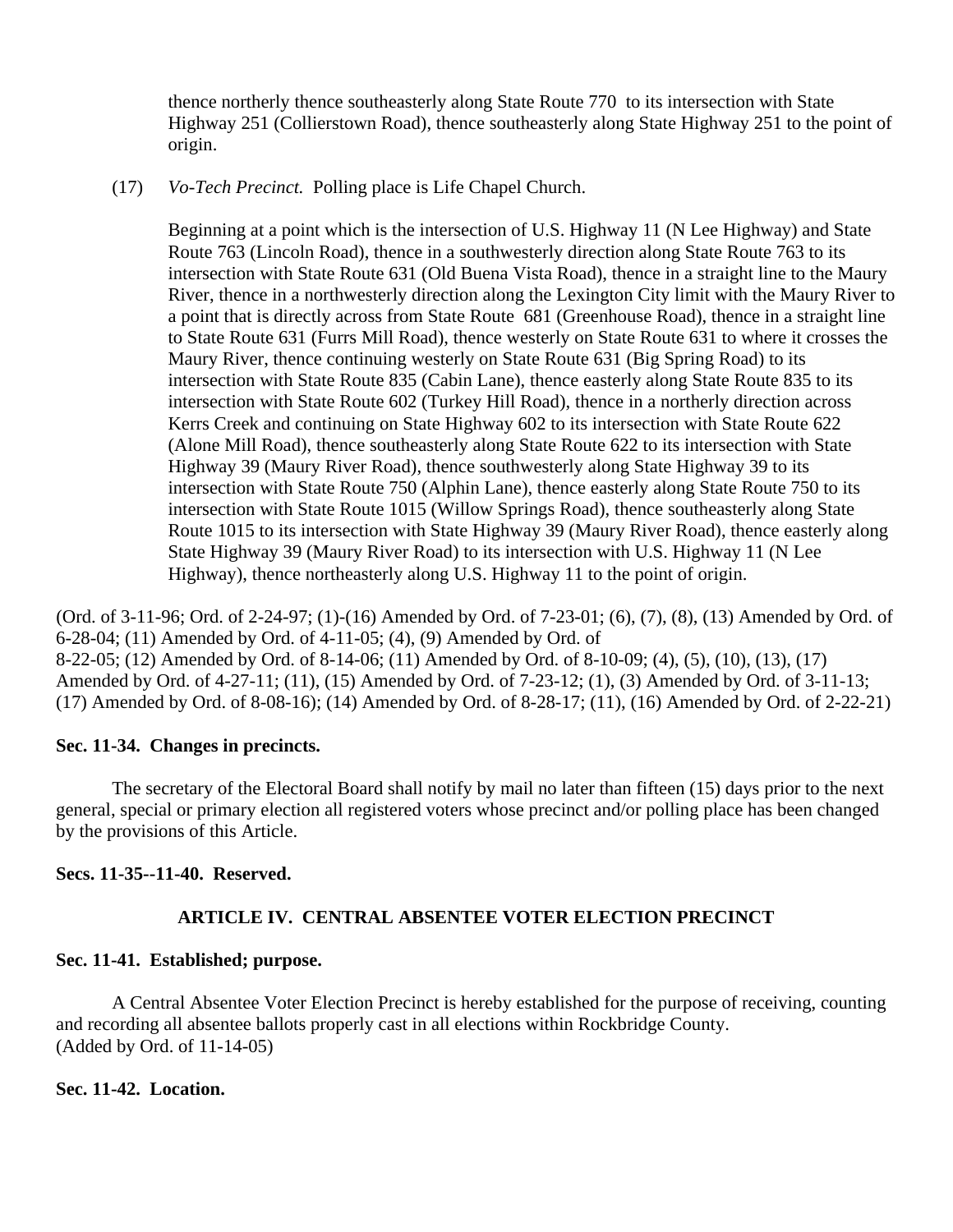The Central Absentee Voter Election Precinct shall be located in the Registrar's Office on the first floor of the Rockbridge County Administrative Offices at 150 South Main Street, Lexington, Virginia. (Added by Ord. of 11-14-05; Amended by Ord. of 11-24-08, to be effective 03-01-09)

### **Sec. 11-43. Officials.**

The Electoral Board shall determine the number of election officials for the Central Absentee Voter Election Precinct, which shall be at least three (3). (Added by Ord. of 11-14-05)

### **Sec. 11-44. Procedure.**

The Central Absentee Voter Election Precinct shall process all ballots and applications for absentee ballots in accordance with procedures set forth in §24.2-712 of the Code of Virginia (1950, as amended), and all other federal and State laws governing the receipt, count or recordation of absentee ballots. (Added by Ord. of 11-14-05)

## **Sec. 11-45. Security.**

The security of all marked and unmarked ballots under the control of the Central Absentee Voter Election Precinct shall be the responsibility of the secretary of the Electoral Board and the secretary shall account for all such marked or unmarked ballots. (Added by Ord. of 11-14-05)

3. This Ordinance shall be effective on and from the date of its adoption, subject to

issuance of a certification of no objection from the Office of the Attorney General of Virginia.

Adopted this 24th day of January, 2022.

## **Closed Session:**

Vice Chair Ayers advised that the Board would not hold a closed meeting as advertised on the agenda.